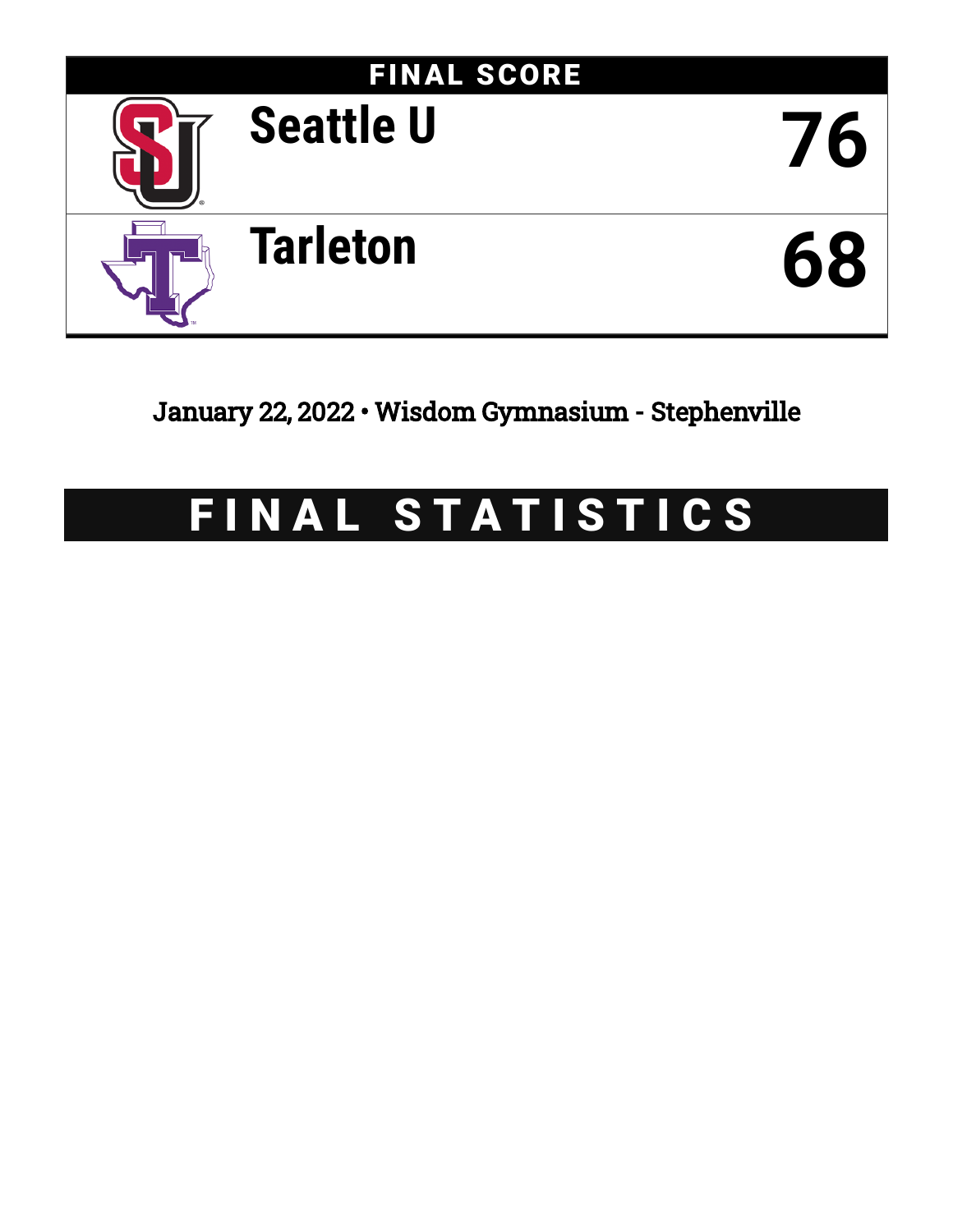### **Official Box Score Seattle U vs Tarleton Game Totals -- Final Statistics January 22, 2022 at Wisdom Gymnasium - Stephenville**



# **Seattle U 76**

| No. | Plaver                   | S  | <b>Pts</b> | FG       | 3FG       | FT        | OR | DR       | TR       | PF              | A        | TO  | <b>B</b> lk  | Stl      | Min   | $+/-$ |
|-----|--------------------------|----|------------|----------|-----------|-----------|----|----------|----------|-----------------|----------|-----|--------------|----------|-------|-------|
| 02  | <b>TRAMMELL, DARRION</b> | G  | 13         | $2 - 8$  | $1 - 4$   | $8 - 8$   |    |          | 2        | 4               | 5        |     | 0            |          | 29    | 3     |
| 05  | <b>TYSON, CAMERON</b>    | G  | 21         | $6 - 8$  | $5 - 7$   | $4-6$     | 0  | 8        | 8        | 3               |          | 2   | 0            | 0        | 34    | 14    |
| 11  | <b>GRIGSBY, RILEY</b>    | G  | 11         | 4-7      | 3-6       | $0 - 0$   | 0  | 5        | 5        | 3               | 2        | 4   |              | 0        | 24    | 11    |
| 15  | UDENYI, EMEKA            | F. | 5          | $2 - 4$  | $0 - 0$   | $1 - 2$   |    | 6        | 7        | 2               | 2        | 1   | $\mathbf{0}$ |          | 30    | 5     |
| 25  | CHATFIELD, BRANDTON      | F. | 0          | $0 - 1$  | $0 - 0$   | $0 - 0$   | 0  | $\Omega$ | $\Omega$ | $\Omega$        | $\Omega$ |     |              | $\Omega$ | 9     | -3    |
| 01  | PANDA, VAS               | G  | 4          | $2 - 8$  | $0 - 5$   | $0 - 0$   | 0  | 3        | 3        | 3               |          | 2   |              | 0        | 23    | -3    |
| 13  | <b>BROWN, KYREE</b>      | G  | 6          | $2 - 5$  | $0 - 1$   | $2 - 2$   | 0  |          |          | 5               | 3        | 2   |              |          | 16    | 5     |
| 21  | RAJKOVI, VIKTOR          | F. | 9          | $4 - 7$  | $1 - 3$   | $0 - 0$   | 3  |          | 4        | $\Omega$        | 0        |     | 0            |          | 19    | $-2$  |
| 33  | <b>WILLIAMSON, KOBE</b>  | G  | 7          | $2-6$    | $0 - 4$   | $3 - 3$   | 0  | 3        | 3        | $\mathcal{P}$   |          | 0   | 3            |          | 16    | 10    |
|     | TEAM                     |    |            |          |           |           | 0  | 2        | 2        | $\Omega$        |          |     |              |          |       |       |
|     | <b>TOTALS</b>            |    |            | 76 24-54 | $10 - 30$ | $18 - 21$ | 5  | 30       | 35       | 22 <sub>2</sub> | 15       | -21 | 7            |          | 5 200 |       |

| <b>Shooting By Period</b> |           |       |           |       |           |       |
|---------------------------|-----------|-------|-----------|-------|-----------|-------|
| Period                    | FG        | FG%   | 3FG       | 3FG%  | FТ        | FT%   |
| 1st Half                  | 12-27     | 44%   | $4 - 15$  | 27%   | 7-10      | 70%   |
| 2nd Half                  | $12 - 27$ | 44%   | $6 - 15$  | 40%   | $11 - 11$ | 100%  |
| Game                      | 24-54     | 44.4% | $10 - 30$ | 33.3% | 18-21     | 85.7% |

*Deadball Rebounds:* 3,0 *Last FG:* 2nd-01:36 *Biggest Run:* 8-0 *Largest lead:* By 10 at 2nd-12:27 *Technical Fouls:* None.

# **Tarleton 68**

| No. | Player                   | S  | Pts           | FG.             | 3FG     | FT       | OR           | DR       | TR             | PF             | A        | TO           | <b>Blk</b> | Stl      | Min            | $+/-$     |
|-----|--------------------------|----|---------------|-----------------|---------|----------|--------------|----------|----------------|----------------|----------|--------------|------------|----------|----------------|-----------|
| 01  | MCDAVID, NOAH            | G  | 5             | $1 - 6$         | 1-3     | $2 - 2$  |              | 2        | 3              | 4              | 0        | 2            | 0          |          | 40             | -8        |
| 02  | <b>HICKS, FREDDY</b>     | G. | 18            | $5-9$           | $0 - 2$ | $8 - 9$  | 2            | 6        | 8              | $\overline{4}$ | 2        | 4            |            | 2        | -39            | $-10^{-}$ |
| 03  | <b>BOGUES, SHAMIR</b>    | G  | $\mathcal{P}$ | $1 - 5$         | $0 - 2$ | $0 - 0$  | 3            | 2        | 5              | 4              | 0        |              |            | 3        | 26             | 1         |
| 04  | SMALL, TAHJ              | G. |               | $12 \quad 5-14$ | $2 - 4$ | $0 - 2$  | 1            | 9        | 10             | 1              |          | 2            |            |          | -31            | $-1$      |
| 11  | <b>GIPSON, MONTRE</b>    | G  | 23            | 7-15            | $1 - 3$ | $8 - 12$ |              | 1        | 2              | 3              | 4        | 4            | $\Omega$   |          | 40             | -8        |
| 14  | <b>HOPKINS, JAVONTAE</b> | G  | 6             | $3-6$           | $0 - 0$ | $0 - 0$  | $\mathbf{0}$ | $\Omega$ | $\overline{0}$ | 1              | $\Omega$ |              | $\Omega$   | $\Omega$ | 14             | $-11$     |
| 24  | HOLDEN, JAHEIM           | G  | $\mathcal{P}$ | $1 - 2$         | $0 - 0$ | $0 - 0$  | $\Omega$     | 0        | $\Omega$       | 3              | 1        | 2            | $\Omega$   | 1        | 6              | 3         |
| 55  | MOORE, JAYSHAWN          | F. | 0             | $0 - 0$         | $0 - 0$ | $0 - 0$  | $\Omega$     |          |                | 0              | $\Omega$ |              | $\Omega$   |          | $\overline{4}$ | -6        |
|     | <b>TEAM</b>              |    |               |                 |         |          | $\Omega$     | 4        | 4              | $\Omega$       |          | $\mathbf{0}$ |            |          |                |           |
|     | <b>TOTALS</b>            |    | 68.           | -23-57          | 4-14    | 18-25    | 8            | 25       | 33             | 20             | 8        | 17           | 3          | 10 200   |                |           |

| Game                                | 23-57     | 40.4% | 4-14    | 28.6% | $18 - 25$ | <b>72.0%</b> |
|-------------------------------------|-----------|-------|---------|-------|-----------|--------------|
| 2nd Half                            | $11 - 30$ | 37%   | $3 - 8$ | 38%   | $11 - 15$ | 73%          |
| 1st Half                            | 12-27     | 44%   | 1-6     | 17%   | 7-10      | 70%          |
| <b>Shooting By Period</b><br>Period | FG        | FG%   | 3FG     | 3FG%  | FT        | FT%          |

*Deadball Rebounds:* 3,0 *Last FG:* 2nd-00:09 *Biggest Run:* 9-0 *Largest lead:* By 3 at 1st-10:51 *Technical Fouls:* None.

| Game Notes:                                                           | <b>Score</b>                             | 1st | 2 <sub>nd</sub> | TOT | <b>Points</b>     | <b>SEA</b>     | TSU            |
|-----------------------------------------------------------------------|------------------------------------------|-----|-----------------|-----|-------------------|----------------|----------------|
| Officials: Ruben Ramos, Crystal Hogan, James Ford<br>Attendance: 2022 | <b>SEA</b>                               | 35  | 41              | 76  | In the Paint      | 24             | 30             |
|                                                                       | TSU                                      | 32  | 36              | 68  | Off Turns         | 13             | 16             |
| Start Time: 08:03 PM ET                                               |                                          |     |                 |     | 2nd Chance        |                | 12             |
| End Time: 10:41 PM ET<br>Game Duration: 2:38                          | SEA led for 31:02. TSU led for 2:49.     |     |                 |     | <b>Fast Break</b> | 14             |                |
| Conference Game;                                                      | Game was tied for 6:10.<br>Times tied: 9 |     | Lead Changes: 8 |     | Bench             | 26             |                |
|                                                                       |                                          |     |                 |     | Per Poss          | 1.000<br>32/76 | 0.919<br>32/74 |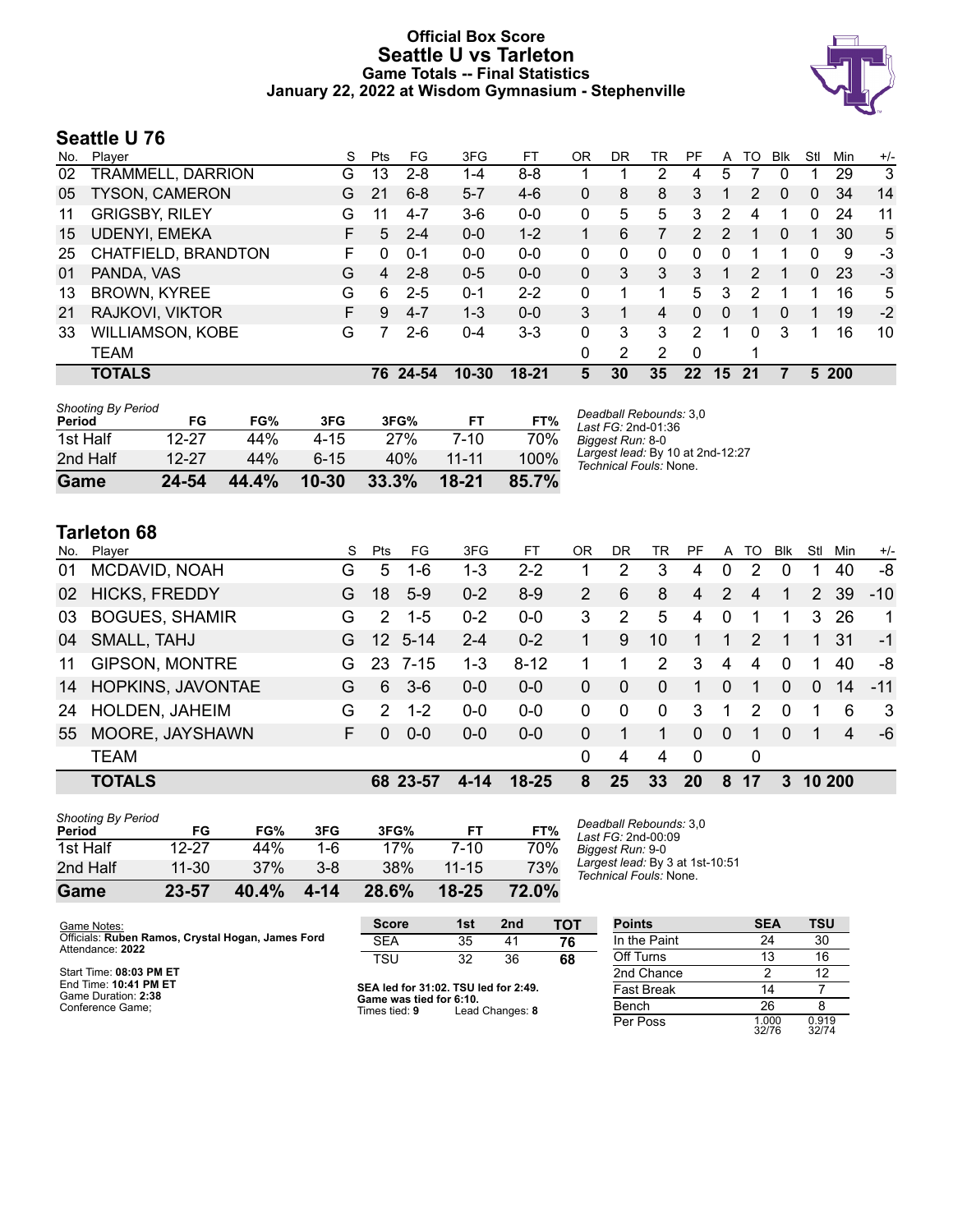#### **Official Box Score Seattle U vs Tarleton First Half Statistics Only January 22, 2022 at Wisdom Gymnasium - Stephenville**



# **Seattle U 35**

| No. | Player                  | S  | <b>Pts</b>    | <b>FG</b> | 3FG      | <b>FT</b> | <b>OR</b>     | DR | TR             | <b>PF</b>     | A | TO | <b>B</b> lk | Stl      | Min | $+/-$ |
|-----|-------------------------|----|---------------|-----------|----------|-----------|---------------|----|----------------|---------------|---|----|-------------|----------|-----|-------|
| 02  | TRAMMELL, DARRION       | G  | 9             | $2-6$     | 1-3      | 4-4       |               |    | 2              |               | 4 | 3  | 0           |          | 19  | 5     |
| 05  | <b>TYSON, CAMERON</b>   | G  | 10            | $3 - 4$   | $2 - 3$  | $2 - 4$   | 0             | 4  | 4              |               |   |    | $\Omega$    | 0        | 15  | 5     |
| 11  | <b>GRIGSBY, RILEY</b>   | G  | 2             | $1 - 2$   | $0 - 1$  | $0 - 0$   | 0             | 2  | 2              | 2             |   |    | 0           | $\Omega$ | 4   | 6     |
| 15  | UDENYI, EMEKA           | F. | 3             | $1 - 1$   | $0 - 0$  | $1 - 2$   | 0             | 1  |                |               | 0 |    | 0           | 1        | 14  | 2     |
| 25  | CHATFIELD, BRANDTON     | F  | $\Omega$      | 0-1       | $0 - 0$  | $0 - 0$   | 0             | 0  | 0              | 0             | 0 |    |             | 0        | 7   | -1    |
| 01  | PANDA, VAS              | G  | $\Omega$      | $0 - 4$   | $0 - 3$  | $0 - 0$   | 0             | 2  | $\overline{2}$ | 0             |   | 2  |             | 0        | 14  | $-5$  |
| 13  | <b>BROWN, KYREE</b>     | G  | $\mathcal{P}$ | $1 - 2$   | $0 - 1$  | $0 - 0$   | 0             | 0  | 0              | 3             | 0 | 0  | 0           |          | 7   | 1     |
| 21  | RAJKOVI, VIKTOR         | F. | 9             | $4 - 5$   | $1 - 2$  | $0 - 0$   | $\mathcal{P}$ | 0  | 2              | 0             | 0 |    | 0           |          | 12  | $-2$  |
| 33  | <b>WILLIAMSON, KOBE</b> | G  | 0             | $0 - 2$   | $0 - 2$  | $0 - 0$   | 0             | 2  | 2              | $\mathcal{P}$ |   | 0  | 2           | 0        | 8   | 5     |
|     | TEAM                    |    |               |           |          |           | 0             | 1  |                | 0             |   |    |             |          |     |       |
|     | <b>TOTALS</b>           |    |               | 35 12-27  | $4 - 15$ | $7 - 10$  | 3             | 13 | 16             | 10            | 8 | 11 | 4           | 4        | 100 |       |

| <b>Shooting By Period</b><br>Period | FG    | FG%   | 3FG       | 3FG%  | F1    | FT%   | Deadball Rebounds: 3,0<br>Last FG Half: SEA 2nd-01:36 |
|-------------------------------------|-------|-------|-----------|-------|-------|-------|-------------------------------------------------------|
| 1st Half                            | 12-27 | 44%   | $4 - 15$  | 27%   | 7-10  | 70%   |                                                       |
| Game                                | 24 54 | 44.4% | $10 - 30$ | 33.3% | 18-21 | 85.7% |                                                       |

# **Tarleton 32**

| No. | Plaver                | S. | Pts           | FG.      | 3FG     | <b>FT</b> | OR       | <b>DR</b> | TR       | PF           | A            | TO       | <b>B</b> lk | Stl      | Min   | $+/-$    |
|-----|-----------------------|----|---------------|----------|---------|-----------|----------|-----------|----------|--------------|--------------|----------|-------------|----------|-------|----------|
| 01  | MCDAVID, NOAH         | G  | 0             | $0 - 4$  | $0 - 1$ | $0 - 0$   |          |           | 2        | 1            | $\Omega$     | 2        | 0           |          | 20    | -3       |
| 02  | <b>HICKS, FREDDY</b>  | G  | 10            | $3-6$    | $0 - 2$ | $4 - 5$   |          | 5         | 6        | 2            |              | 2        | 0           |          | 20    | $-3$     |
| 03  | <b>BOGUES, SHAMIR</b> | G  | 0             | $0 - 1$  | $0 - 0$ | $0 - 0$   | 2        | 1         | 3        | 2            | 0            | $\Omega$ | $\Omega$    |          | 11    | $\Omega$ |
| 04  | SMALL, TAHJ           | G  | 5             | $2 - 5$  | $1 - 2$ | $0 - 2$   | 1.       | 2         | 3        | $\mathbf{0}$ | $\mathbf{0}$ | 2        | $\Omega$    | $\Omega$ | 13    | 3        |
| 11  | <b>GIPSON, MONTRE</b> | G  | 13            | $5 - 8$  | $0 - 1$ | $3 - 3$   | $\Omega$ | 0         | $\Omega$ | 0            |              |          | $\Omega$    | $\Omega$ | 20    | $-3$     |
| 14  | HOPKINS, JAVONTAE     | G  | 2             | $1 - 1$  | $0 - 0$ | $0 - 0$   | $\Omega$ | $\Omega$  | $\Omega$ | 1            | 0            |          | 0           | $\Omega$ | 6     | -6       |
| 24  | HOLDEN, JAHEIM        | G  | $\mathcal{P}$ | $1 - 2$  | $0 - 0$ | $0 - 0$   | $\Omega$ | 0         | $\Omega$ | 3            |              | 2        | 0           |          | 6     | -3       |
| 55  | MOORE, JAYSHAWN       | F. | <sup>0</sup>  | $0 - 0$  | $0 - 0$ | $0 - 0$   | $\Omega$ |           |          | $\Omega$     | $\Omega$     | 1        | $\Omega$    | 1        | 4     | -6       |
|     | <b>TEAM</b>           |    |               |          |         |           | $\Omega$ | 2         | 2        | 0            |              | 0        |             |          |       |          |
|     | <b>TOTALS</b>         |    |               | 32 12-27 | 1-6     | $7 - 10$  | 5        | 12        | 17       | 9            | 3            | 11       | 0           |          | 5 100 |          |

| <b>Shooting By Period</b><br>Period | FG        | FG%   | 3FG      | 3FG%  |           | FT%   |
|-------------------------------------|-----------|-------|----------|-------|-----------|-------|
| 1st Half                            | $12 - 27$ | 44%   | 1-6      | 17%   | 7-10      | 70%   |
| Game                                | 23-57     | 40.4% | $4 - 14$ | 28.6% | $18 - 25$ | 72.0% |

*Deadball Rebounds:* 3,0 *Last FG Half:* TSU 2nd-00:09

| Game Notes:                                                           | <b>Score</b> | 1st | 2 <sub>nd</sub> | <b>TOT</b> | <b>Points (This Period)</b> | <b>SEA</b>     | <b>TSU</b>     |
|-----------------------------------------------------------------------|--------------|-----|-----------------|------------|-----------------------------|----------------|----------------|
| Officials: Ruben Ramos, Crystal Hogan, James Ford<br>Attendance: 2022 | <b>SEA</b>   | 35  | 41              | 76         | In the Paint                |                | 14             |
|                                                                       | TSU          | 32  | 36              | 68         | Off Turns                   |                |                |
| Start Time: 08:03 PM ET                                               |              |     |                 |            | 2nd Chance                  |                |                |
| End Time: 10:41 PM ET<br>Game Duration: 2:38                          |              |     |                 |            | <b>Fast Break</b>           |                |                |
| Conference Game;                                                      |              |     |                 |            | Bench                       |                |                |
|                                                                       |              |     |                 |            | Per Poss                    | 0.897<br>16/39 | 0.865<br>16/37 |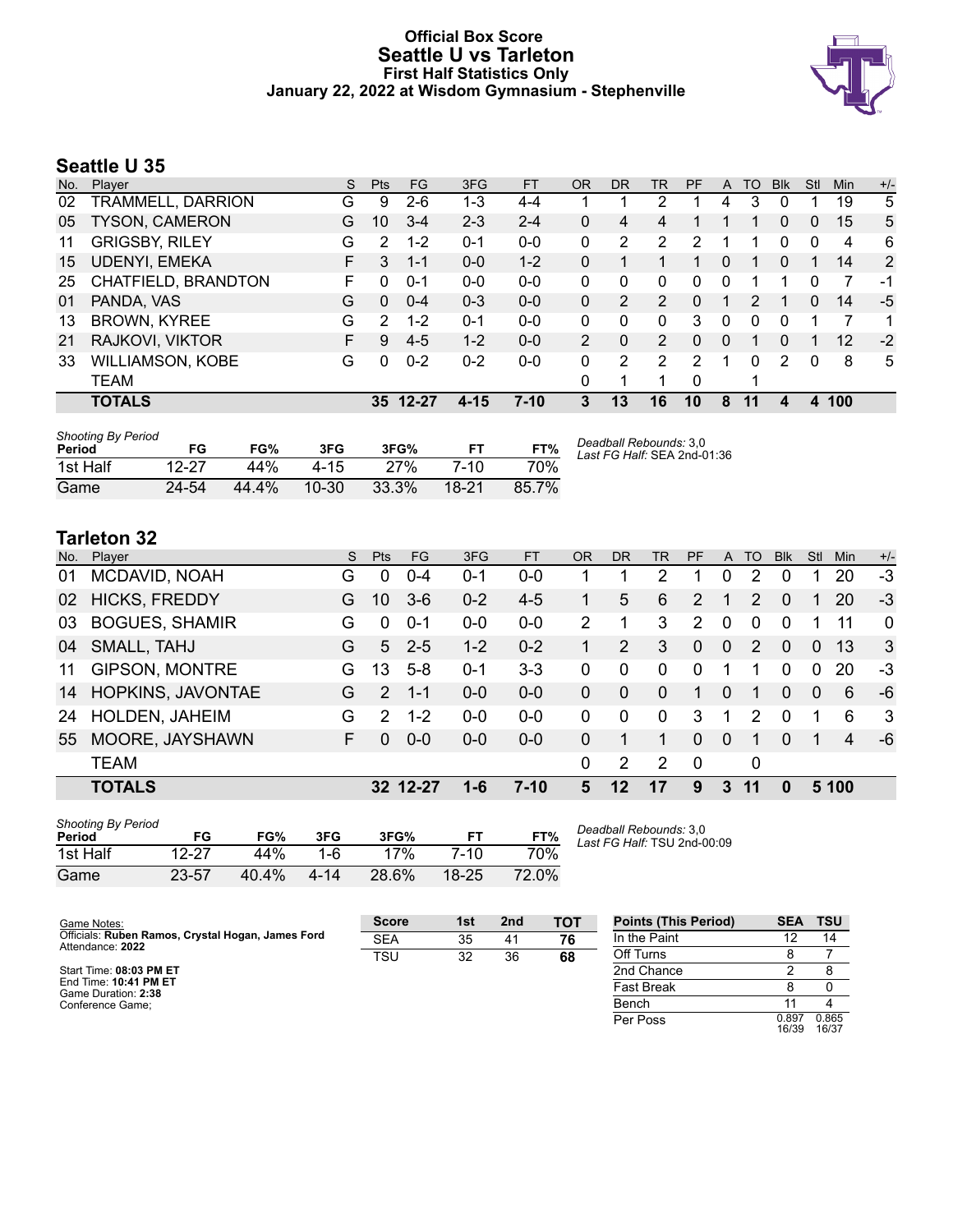#### **Official Play-By-Play Seattle U vs Tarleton First Half January 22, 2022 at Wisdom Gymnasium - Stephenville**



#### **Period 1**

<mark>Starters:</mark><br>Seattle U: 2 TRAMMELL,DARRION (G); 5 TYSON,CAMERON (G); 11 GRIGSBY,RILEY (G); 15 UDENYI,EMEKA (F); 25 CHATFIELD,BRANDTON (F);<br>**Tarleton**: 1 MCDAVID,NOAH (G); 2 HICKS,FREDDY (G); 3 BOGUES,SHAMIR (G); 4 SMALL,TAH

| Time           | <b>VISITORS: Seattle U</b>                           | <b>Score</b> | <b>Margin</b>  | <b>HOME: Tarleton</b>                 |
|----------------|------------------------------------------------------|--------------|----------------|---------------------------------------|
| 19:33          | FOUL (OFF) by GRIGSBY, RILEY                         |              |                |                                       |
| 19:33          | TURNOVER (OFFENSIVE) by GRIGSBY, RILEY               |              |                |                                       |
| 19:19          |                                                      |              |                | TURNOVER (LOSTBALL) by GIPSON, MONTRE |
| 19:19          | STEAL by TRAMMELL, DARRION                           |              |                |                                       |
| 19:15          | GOOD! LAYUP by GRIGSBY, RILEY [FB]                   | $0 - 2$      | V <sub>2</sub> |                                       |
| 19:15          | ASSIST by TRAMMELL, DARRION                          |              |                |                                       |
| 19:04          |                                                      | $2 - 2$      | Т              | GOOD! JUMPER by GIPSON, MONTRE        |
| 18:46          | TURNOVER (LOSTBALL) by TYSON, CAMERON                |              |                |                                       |
| 18:46          |                                                      |              |                | STEAL by MCDAVID, NOAH                |
| 18:41          |                                                      |              |                | MISSED LAYUP by MCDAVID, NOAH         |
| 18:39          |                                                      |              |                | REBOUND (OFF) by BOGUES, SHAMIR       |
| 18:39          | FOUL (PERSONAL) by GRIGSBY, RILEY                    |              |                |                                       |
| 18:39<br>18:39 | SUB OUT: GRIGSBY, RILEY<br>SUB IN: PANDA, VAS        |              |                |                                       |
| 18:22          |                                                      | $4 - 2$      | H <sub>2</sub> | GOOD! JUMPER by GIPSON, MONTRE        |
| 17:48          | TURNOVER (LOSTBALL) by TRAMMELL, DARRION             |              |                |                                       |
| 17:48          |                                                      |              |                | STEAL by HICKS, FREDDY                |
| 17:38          |                                                      |              |                | TURNOVER (TRAVEL) by HICKS, FREDDY    |
| 17:24          |                                                      |              |                | FOUL (PERSONAL) by BOGUES, SHAMIR     |
| 17:24          | GOOD! FT by TRAMMELL, DARRION                        | $4 - 3$      | H <sub>1</sub> |                                       |
| 17:24          | SUB OUT: CHATFIELD, BRANDTON                         |              |                |                                       |
| 17:24          | SUB IN: WILLIAMSON, KOBE                             |              |                |                                       |
| 17:24          | GOOD! FT by TRAMMELL, DARRION                        | $4 - 4$      | T              |                                       |
| 17:10          |                                                      |              |                | TURNOVER (OUTOFBOUNDS) by SMALL, TAHJ |
| 17:10          |                                                      |              |                | SUB IN: HOPKINS, JAVONTAE             |
| 17:10          |                                                      |              |                | SUB OUT: SMALL, TAHJ                  |
| 16:57          |                                                      |              |                | FOUL (PERSONAL) by HOPKINS, JAVONTAE  |
| 16:42          | MISSED LAYUP by PANDA, VAS                           |              |                |                                       |
| 16:39          |                                                      |              |                | REBOUND (DEF) by BOGUES, SHAMIR       |
| 16:35          |                                                      |              |                | MISSED LAYUP by BOGUES, SHAMIR        |
| 16:30<br>16:25 | REBOUND (DEF) by WILLIAMSON, KOBE                    |              |                | FOUL (PERSONAL) by HICKS, FREDDY      |
| 16:25          | MISSED FT by UDENYI, EMEKA                           |              |                |                                       |
| 16:25          | REBOUND (OFF) by TEAM                                |              |                |                                       |
| 16:25          | GOOD! FT by UDENYI, EMEKA                            | $4 - 5$      | V <sub>1</sub> |                                       |
| 16:12          | FOUL (PERSONAL) by WILLIAMSON, KOBE                  |              |                |                                       |
| 16:11          |                                                      | $5-5$        | Т              | GOOD! FT by HICKS, FREDDY             |
| 16:11          |                                                      | $6-5$        | H <sub>1</sub> | GOOD! FT by HICKS, FREDDY             |
| 15:46          | GOOD! 3PTR by TYSON, CAMERON                         | $6 - 8$      | V <sub>2</sub> |                                       |
| 15:46          | ASSIST by WILLIAMSON, KOBE                           |              |                |                                       |
| 15:32          |                                                      |              |                | MISSED 3PTR by HICKS, FREDDY          |
| 15:29          |                                                      |              |                | REBOUND (OFF) by BOGUES, SHAMIR       |
| 15:23          |                                                      | $8 - 8$      | T              | GOOD! JUMPER by GIPSON, MONTRE        |
| 15:23          |                                                      |              |                | ASSIST by HICKS, FREDDY               |
| 15:15          |                                                      |              |                | FOUL (PERSONAL) by MCDAVID, NOAH      |
| 15:15          |                                                      |              |                |                                       |
| 15:15<br>15:15 | MISSED FT by TYSON, CAMERON<br>REBOUND (OFF) by TEAM |              |                |                                       |
| 15:15          | GOOD! FT by TYSON, CAMERON [FB]                      | $8 - 9$      | V <sub>1</sub> |                                       |
| 15:15          | SUB OUT: TYSON, CAMERON                              |              |                |                                       |
| 15:15          | SUB IN: BROWN, KYREE                                 |              |                |                                       |
| 14:56          |                                                      | $10-9$       | H <sub>1</sub> | GOOD! LAYUP by HICKS, FREDDY          |
| 14:56          | FOUL (PERSONAL) by WILLIAMSON, KOBE                  |              |                |                                       |
| 14:56          | SUB OUT: UDENYI, EMEKA                               |              |                |                                       |
| 14:56          | SUB IN: RAJKOVI, VIKTOR                              |              |                |                                       |
| 14:56          |                                                      | $11-9$       | H <sub>2</sub> | GOOD! FT by HICKS, FREDDY             |
| 14:40          | TURNOVER (BADPASS) by TRAMMELL, DARRION              |              |                |                                       |
| 14:40          |                                                      |              |                | STEAL by BOGUES, SHAMIR               |
| 14:37          |                                                      |              |                | MISSED 3PTR by GIPSON, MONTRE         |
| 14:34          |                                                      |              |                | REBOUND (OFF) by MCDAVID, NOAH        |
| 14:33          |                                                      |              |                | TURNOVER (LOSTBALL) by MCDAVID, NOAH  |
| 14:33          | STEAL by BROWN, KYREE                                |              |                |                                       |
| 14:29          | GOOD! LAYUP by BROWN, KYREE [FB/PNT]                 | $11 - 11$    | Т              |                                       |
| 14:29          | ASSIST by TRAMMELL, DARRION                          |              |                |                                       |
| 14:15          |                                                      |              |                | TURNOVER (OTHER) by HOPKINS, JAVONTAE |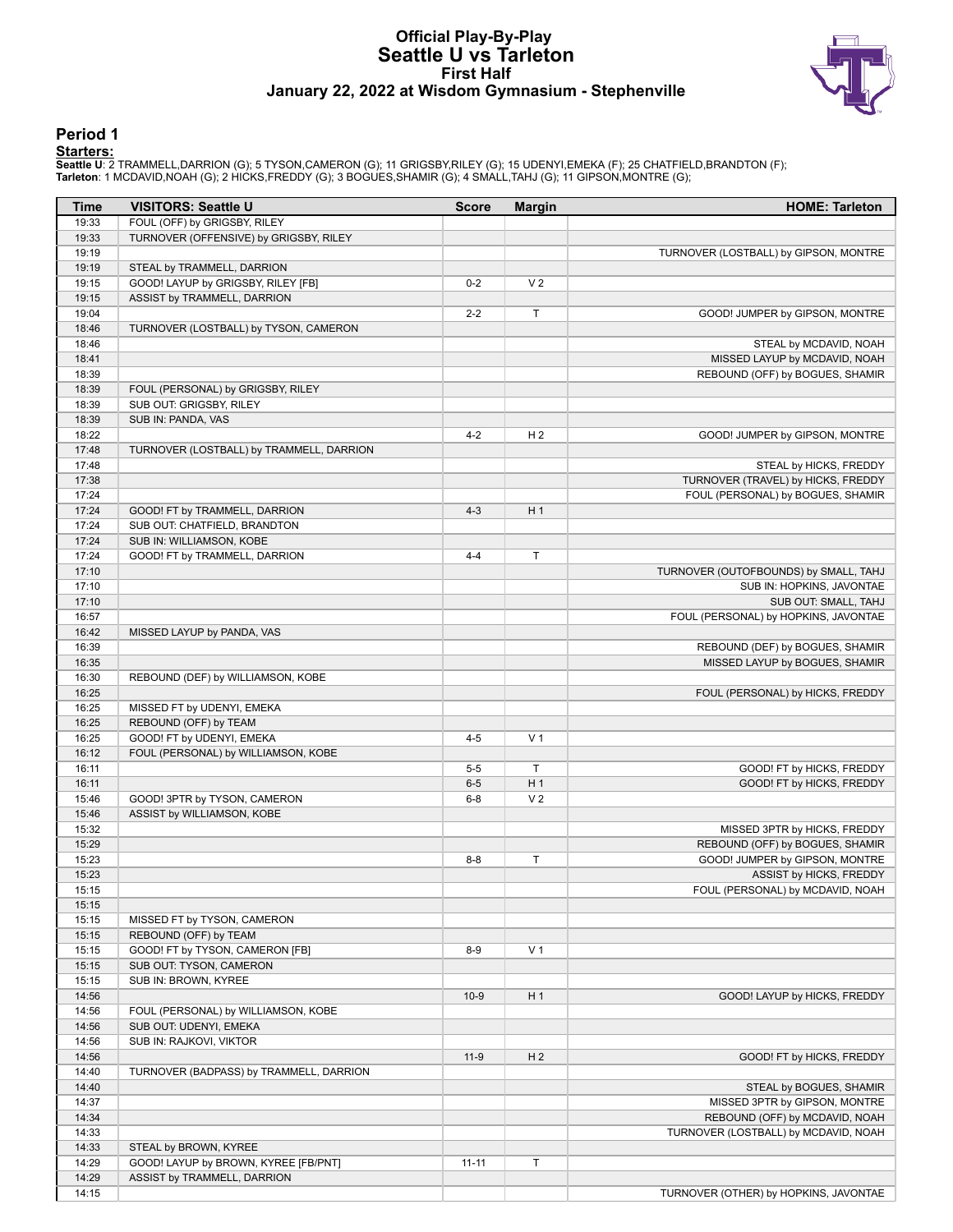| Time  | <b>VISITORS: Seattle U</b>               | <b>Score</b> | <b>Margin</b>  | <b>HOME: Tarleton</b>               |
|-------|------------------------------------------|--------------|----------------|-------------------------------------|
| 14:15 |                                          |              |                | SUB OUT: HOPKINS, JAVONTAE          |
| 14:15 |                                          |              |                | SUB IN: SMALL, TAHJ                 |
| 14:15 | SUB OUT: WILLIAMSON, KOBE                |              |                |                                     |
| 14:15 | SUB IN: CHATFIELD, BRANDTON              |              |                |                                     |
| 14:00 | TURNOVER (TRAVEL) by PANDA, VAS          |              |                |                                     |
| 13:35 |                                          |              |                | MISSED 3PTR by MCDAVID, NOAH        |
| 13:31 | REBOUND (DEF) by PANDA, VAS              |              |                |                                     |
| 13:21 | MISSED LAYUP by TRAMMELL, DARRION        |              |                |                                     |
| 13:19 |                                          |              |                | REBOUND (DEF) by TEAM               |
| 12:52 |                                          |              |                | TURNOVER (TRAVEL) by SMALL, TAHJ    |
| 12:39 | TURNOVER (TRAVEL) by CHATFIELD, BRANDTON |              |                |                                     |
| 12:29 |                                          | $13 - 11$    | H <sub>2</sub> | GOOD! JUMPER by HICKS, FREDDY       |
| 12:29 |                                          |              |                | ASSIST by GIPSON, MONTRE            |
| 12:09 | MISSED 3PTR by PANDA, VAS                |              |                |                                     |
| 12:05 | REBOUND (OFF) by RAJKOVI, VIKTOR         |              |                |                                     |
| 12:04 | GOOD! LAYUP by RAJKOVI, VIKTOR           | $13 - 13$    | T              |                                     |
| 11:57 |                                          |              |                | MISSED LAYUP by SMALL, TAHJ         |
| 11:57 | BLOCK by CHATFIELD, BRANDTON             |              |                |                                     |
| 11:57 | REBOUND (DEF) by TEAM                    |              |                |                                     |
| 11:57 |                                          |              |                |                                     |
| 11:57 | SUB OUT: TRAMMELL, DARRION               |              |                |                                     |
| 11:57 | SUB OUT: CHATFIELD, BRANDTON             |              |                |                                     |
| 11:57 | SUB IN: TYSON, CAMERON                   |              |                |                                     |
| 11:57 | SUB IN: UDENYI, EMEKA                    |              |                |                                     |
| 11:37 | GOOD! LAYUP by RAJKOVI, VIKTOR           | $13 - 15$    | V <sub>2</sub> |                                     |
| 11:12 | FOUL (PERSONAL) by BROWN, KYREE          |              |                |                                     |
| 11:12 |                                          | $14 - 15$    | V <sub>1</sub> | GOOD! FT by GIPSON, MONTRE          |
| 11:12 |                                          | $15 - 15$    | T              | GOOD! FT by GIPSON, MONTRE          |
| 11:00 | MISSED 3PTR by BROWN, KYREE              |              |                |                                     |
| 10:57 |                                          |              |                | REBOUND (DEF) by HICKS, FREDDY      |
| 10:51 |                                          | $17 - 15$    | H <sub>2</sub> | GOOD! LAYUP by GIPSON, MONTRE [PNT] |
| 10:51 | FOUL (PERSONAL) by TYSON, CAMERON        |              |                |                                     |
| 10:51 | SUB OUT: PANDA, VAS                      |              |                |                                     |
| 10:51 | SUB IN: TRAMMELL, DARRION                |              |                |                                     |
| 10:51 |                                          | $18-15$      | $H_3$          | GOOD! FT by GIPSON, MONTRE          |
| 10:39 | GOOD! LAYUP by RAJKOVI, VIKTOR           | 18-17        | H1             |                                     |
| 10:39 | ASSIST by TRAMMELL, DARRION              |              |                |                                     |
| 10:30 | FOUL (PERSONAL) by TRAMMELL, DARRION     |              |                |                                     |
| 10:30 |                                          |              |                | MISSED FT by SMALL, TAHJ            |
| 10:29 | REBOUND (DEF) by TYSON, CAMERON          |              |                |                                     |
| 10:18 | GOOD! 3PTR by RAJKOVI, VIKTOR            | 18-20        | V <sub>2</sub> |                                     |
| 10:18 | ASSIST by TRAMMELL, DARRION              |              |                |                                     |
| 09:59 |                                          |              |                | TURNOVER (TRAVEL) by MCDAVID, NOAH  |
| 09:44 | MISSED 3PTR by RAJKOVI, VIKTOR           |              |                |                                     |
| 09:40 |                                          |              |                | REBOUND (DEF) by SMALL, TAHJ        |
| 09:40 | FOUL (PERSONAL) by BROWN, KYREE          |              |                |                                     |
| 09:40 | SUB OUT: BROWN, KYREE                    |              |                |                                     |
| 09:40 | SUB IN: WILLIAMSON, KOBE                 |              |                |                                     |
| 09:40 |                                          |              |                | MISSED FT by SMALL, TAHJ            |
| 09:39 | REBOUND (DEF) by TYSON, CAMERON          |              |                |                                     |
| 09:29 | MISSED 3PTR by WILLIAMSON, KOBE          |              |                |                                     |
| 09:25 | REBOUND (OFF) by RAJKOVI, VIKTOR         |              |                |                                     |
| 09:22 | MISSED 3PTR by WILLIAMSON, KOBE          |              |                |                                     |
| 09:19 |                                          |              |                | REBOUND (DEF) by HICKS, FREDDY      |
| 09:12 |                                          |              |                | MISSED LAYUP by SMALL, TAHJ         |
| 09:12 | BLOCK by WILLIAMSON, KOBE                |              |                |                                     |
| 09:10 | REBOUND (DEF) by WILLIAMSON, KOBE        |              |                |                                     |
| 09:06 | MISSED 3PTR by TYSON, CAMERON            |              |                |                                     |
| 09:03 |                                          |              |                | REBOUND (DEF) by MCDAVID, NOAH      |
| 08:51 |                                          |              |                | MISSED 3PTR by HICKS, FREDDY        |
| 08:48 |                                          |              |                | REBOUND (OFF) by SMALL, TAHJ        |
| 08:47 |                                          | 20-20        | T              | GOOD! LAYUP by SMALL, TAHJ          |
| 08:36 |                                          |              |                | FOUL (PERSONAL) by BOGUES, SHAMIR   |
| 08:36 |                                          |              |                | SUB OUT: SMALL, TAHJ                |
| 08:36 |                                          |              |                | SUB IN: MOORE, JAYSHAWN             |
| 08:36 | SUB OUT: RAJKOVI, VIKTOR                 |              |                |                                     |
| 08:36 | SUB IN: GRIGSBY, RILEY                   |              |                |                                     |
| 08:36 |                                          |              |                | SUB OUT: BOGUES, SHAMIR             |
| 08:36 |                                          |              |                | SUB IN: HOPKINS, JAVONTAE           |
| 08:20 | GOOD! 3PTR by TRAMMELL, DARRION          | 20-23        | $V_3$          |                                     |
| 08:20 | ASSIST by TYSON, CAMERON                 |              |                |                                     |
| 07:54 |                                          |              |                | MISSED JUMPER by GIPSON, MONTRE     |
| 07:51 | REBOUND (DEF) by GRIGSBY, RILEY          |              |                |                                     |
| 07:44 | MISSED 3PTR by GRIGSBY, RILEY            |              |                |                                     |
| 07:39 |                                          |              |                | REBOUND (DEF) by MOORE, JAYSHAWN    |
| 07:23 |                                          | 22-23        | V <sub>1</sub> | GOOD! LAYUP by HOPKINS, JAVONTAE    |
|       |                                          |              |                |                                     |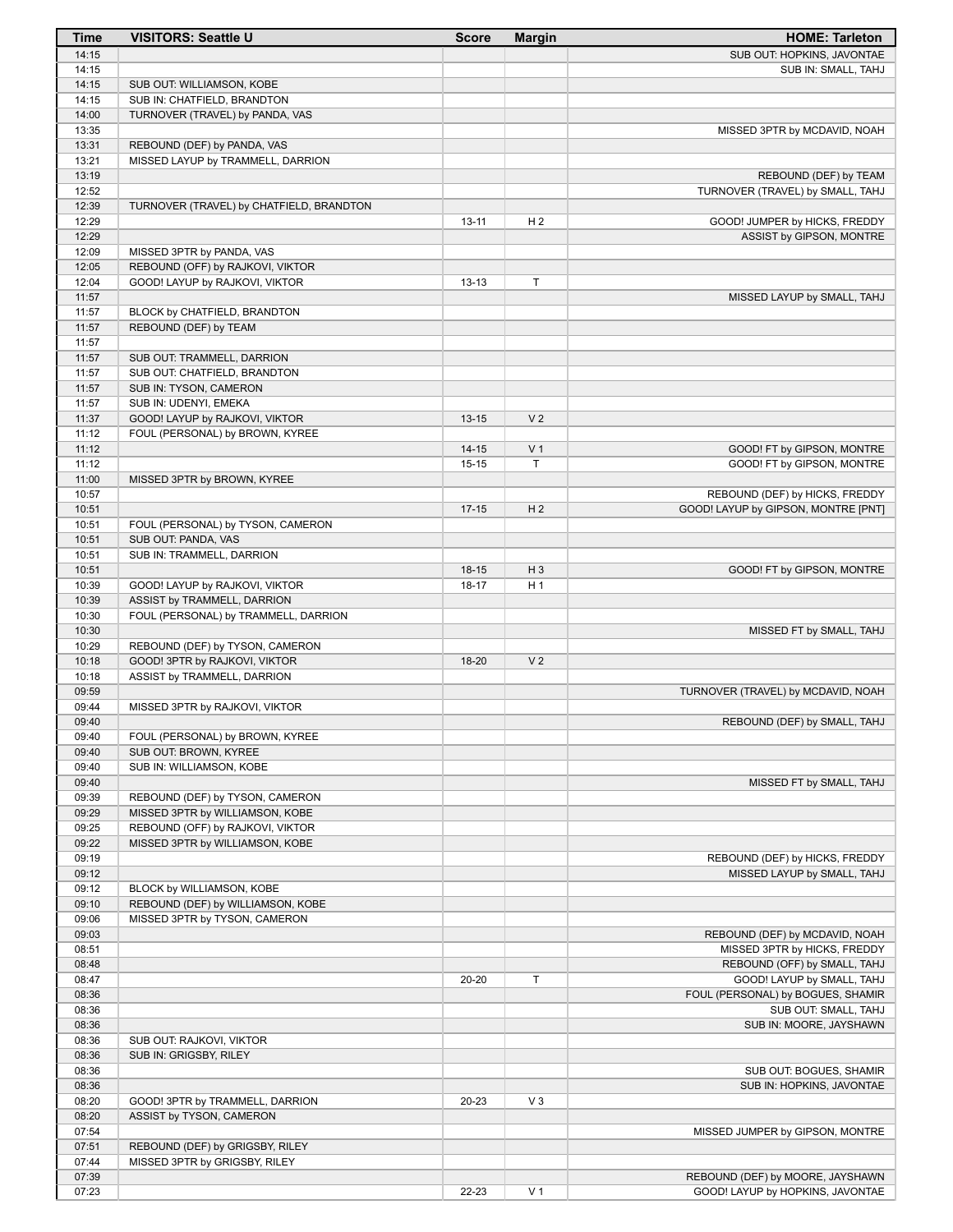| Time           | <b>VISITORS: Seattle U</b>                                      | <b>Score</b> | <b>Margin</b>  | <b>HOME: Tarleton</b>                                 |
|----------------|-----------------------------------------------------------------|--------------|----------------|-------------------------------------------------------|
| 07:02          | GOOD! JUMPER by TRAMMELL, DARRION                               | $22 - 25$    | V <sub>3</sub> |                                                       |
| 06:43          |                                                                 |              |                | MISSED JUMPER by MCDAVID, NOAH                        |
| 06:39          | REBOUND (DEF) by GRIGSBY, RILEY                                 |              |                |                                                       |
| 06:34          | MISSED 3PTR by TRAMMELL, DARRION                                |              |                |                                                       |
| 06:30          |                                                                 |              |                | REBOUND (DEF) by HICKS, FREDDY                        |
| 06:07          |                                                                 |              |                | MISSED JUMPER by HICKS, FREDDY                        |
| 06:07          | BLOCK by WILLIAMSON, KOBE                                       |              |                |                                                       |
| 06:01<br>05:55 | REBOUND (DEF) by TYSON, CAMERON<br>GOOD! 3PTR by TYSON, CAMERON | 22-28        | $V_6$          |                                                       |
| 05:55          | ASSIST by GRIGSBY, RILEY                                        |              |                |                                                       |
| 05:52          |                                                                 |              |                | TIMEOUT 30SEC                                         |
| 05:52          |                                                                 |              |                | SUB OUT: HOPKINS, JAVONTAE                            |
| 05:52          |                                                                 |              |                | SUB IN: HOLDEN, JAHEIM                                |
| 05:52          | SUB OUT: GRIGSBY, RILEY                                         |              |                |                                                       |
| 05:52          | SUB OUT: WILLIAMSON, KOBE                                       |              |                |                                                       |
| 05:52          | SUB IN: BROWN, KYREE                                            |              |                |                                                       |
| 05:52          | SUB IN: RAJKOVI, VIKTOR                                         |              |                |                                                       |
| 05:52          | SUB OUT: TYSON, CAMERON                                         |              |                |                                                       |
| 05:52          | SUB IN: PANDA, VAS                                              |              |                |                                                       |
| 05:42          |                                                                 | 24-28        | V <sub>4</sub> | GOOD! LAYUP by HOLDEN, JAHEIM                         |
| 05:27          | TURNOVER (BADPASS) by TRAMMELL, DARRION                         |              |                |                                                       |
| 05:27          |                                                                 |              |                | STEAL by MOORE, JAYSHAWN                              |
| 05:24          |                                                                 |              |                | TURNOVER (LOSTBALL) by HOLDEN, JAHEIM                 |
| 05:24<br>05:16 | STEAL by UDENYI, EMEKA<br>GOOD! LAYUP by UDENYI, EMEKA [FB/PNT] |              | $V_6$          |                                                       |
| 05:16          | ASSIST by PANDA, VAS                                            | 24-30        |                |                                                       |
| 05:00          |                                                                 |              |                | TURNOVER (LOSTBALL) by MOORE, JAYSHAWN                |
| 05:00          | STEAL by RAJKOVI, VIKTOR                                        |              |                |                                                       |
| 04:56          |                                                                 |              |                | SUB OUT: MOORE, JAYSHAWN                              |
| 04:56          |                                                                 |              |                | SUB IN: SMALL, TAHJ                                   |
| 04:41          | TURNOVER (TRAVEL) by PANDA, VAS                                 |              |                |                                                       |
| 04:29          | FOUL (PERSONAL) by BROWN, KYREE                                 |              |                |                                                       |
| 04:29          | SUB OUT: BROWN, KYREE                                           |              |                |                                                       |
| 04:29          |                                                                 | 25-30        | V <sub>5</sub> | GOOD! FT by HICKS, FREDDY                             |
| 04:29          |                                                                 |              |                | MISSED FT by HICKS, FREDDY                            |
| 04:29          | SUB OUT: PANDA, VAS                                             |              |                |                                                       |
| 04:29          | SUB IN: TYSON, CAMERON                                          |              |                |                                                       |
| 04:29          | SUB OUT: UDENYI, EMEKA                                          |              |                |                                                       |
| 04:29          | SUB IN: PANDA, VAS                                              |              |                |                                                       |
| 04:29<br>04:28 | SUB IN: WILLIAMSON, KOBE<br>REBOUND (DEF) by TYSON, CAMERON     |              |                |                                                       |
| 03:58          | MISSED 3PTR by PANDA, VAS                                       |              |                |                                                       |
| 03:56          | REBOUND (OFF) by TEAM                                           |              |                |                                                       |
| 03:56          | TURNOVER (SHOTCLOCK) by TEAM                                    |              |                |                                                       |
| 03:56          |                                                                 |              |                |                                                       |
| 03:56          | SUB OUT: WILLIAMSON, KOBE                                       |              |                |                                                       |
| 03:56          | SUB IN: CHATFIELD, BRANDTON                                     |              |                |                                                       |
| 03:43          |                                                                 |              |                | MISSED JUMPER by HOLDEN, JAHEIM                       |
| 03:39          | REBOUND (DEF) by PANDA, VAS                                     |              |                |                                                       |
| 03:32          |                                                                 |              |                | FOUL (PERSONAL) by HOLDEN, JAHEIM                     |
| 03:29          | MISSED LAYUP by CHATFIELD, BRANDTON                             |              |                |                                                       |
| 03:27          | REBOUND (OFF) by TRAMMELL, DARRION                              |              |                |                                                       |
| 03:26          | MISSED LAYUP by TRAMMELL, DARRION                               |              |                |                                                       |
| 03:23          |                                                                 |              |                | REBOUND (DEF) by HICKS, FREDDY                        |
| 02:59          |                                                                 | 28-30        | V <sub>2</sub> | GOOD! 3PTR by SMALL, TAHJ<br>ASSIST by HOLDEN, JAHEIM |
| 02:59<br>02:41 | GOOD! JUMPER by TYSON, CAMERON                                  | 28-32        | V <sub>4</sub> |                                                       |
| 02:30          |                                                                 |              |                | TURNOVER (TRAVEL) by HICKS, FREDDY                    |
| 02:19          | MISSED 3PTR by PANDA, VAS                                       |              |                |                                                       |
| 02:15          |                                                                 |              |                | REBOUND (DEF) by HICKS, FREDDY                        |
| 02:03          |                                                                 |              |                | MISSED JUMPER by MCDAVID, NOAH                        |
| 02:03          | BLOCK by PANDA, VAS                                             |              |                |                                                       |
| 02:01          | REBOUND (DEF) by TRAMMELL, DARRION                              |              |                |                                                       |
| 01:55          |                                                                 |              |                | FOUL (PERSONAL) by HICKS, FREDDY                      |
| 01:55          | GOOD! FT by TYSON, CAMERON [FB]                                 | 28-33        | V <sub>5</sub> |                                                       |
| 01:55          | SUB OUT: CHATFIELD, BRANDTON                                    |              |                |                                                       |
| 01:55          | SUB IN: UDENYI, EMEKA                                           |              |                |                                                       |
| 01:55          | MISSED FT by TYSON, CAMERON                                     |              |                |                                                       |
| 01:54          |                                                                 |              |                | REBOUND (DEF) by SMALL, TAHJ                          |
| 01:31          |                                                                 |              |                | FOUL (OFF) by HOLDEN, JAHEIM                          |
| 01:31          |                                                                 |              |                | TURNOVER (OFFENSIVE) by HOLDEN, JAHEIM                |
| 01:15          | TURNOVER (LOSTBALL) by RAJKOVI, VIKTOR                          |              |                |                                                       |
| 01:15          |                                                                 |              |                | STEAL by HOLDEN, JAHEIM                               |
| 01:07<br>01:03 | REBOUND (DEF) by UDENYI, EMEKA                                  |              |                | MISSED 3PTR by SMALL, TAHJ                            |
| 00:51          |                                                                 |              |                | FOUL (PERSONAL) by HOLDEN, JAHEIM                     |
|                |                                                                 |              |                |                                                       |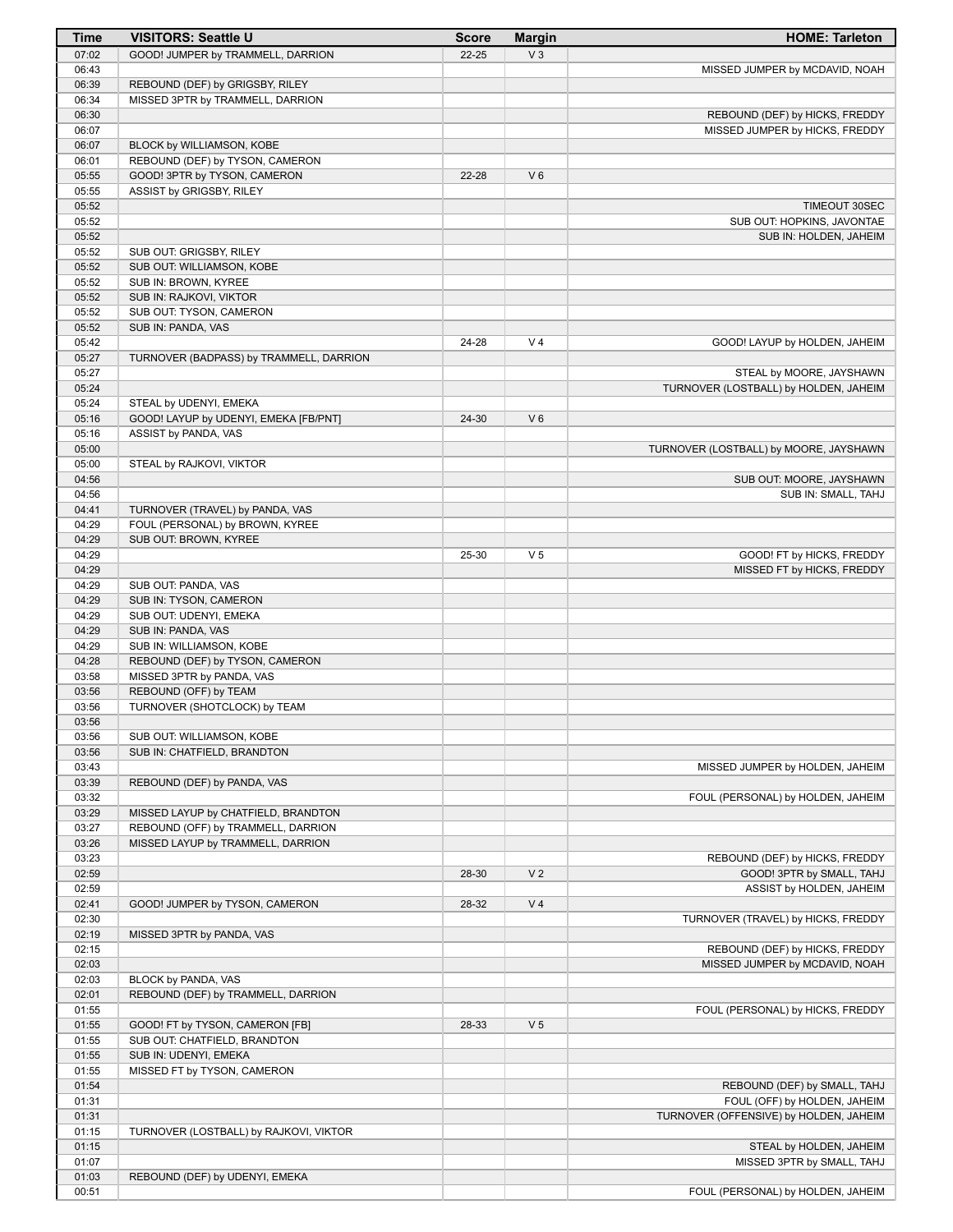| <b>Time</b> | <b>VISITORS: Seattle U</b>            | <b>Score</b> | <b>Margin</b>  | <b>HOME: Tarleton</b>          |
|-------------|---------------------------------------|--------------|----------------|--------------------------------|
| 00:51       | GOOD! FT by TRAMMELL, DARRION         | 28-34        | $V_6$          |                                |
| 00:51       | GOOD! FT by TRAMMELL, DARRION         | 28-35        | V <sub>7</sub> |                                |
| 00:34       |                                       | 30-35        | V <sub>5</sub> | GOOD! LAYUP by GIPSON, MONTRE  |
| 00:10       | FOUL (OFF) by UDENYI, EMEKA           |              |                |                                |
| 00:10       | TURNOVER (OFFENSIVE) by UDENYI, EMEKA |              |                |                                |
| 00:06       |                                       |              |                | MISSED LAYUP by GIPSON, MONTRE |
| 00:04       |                                       |              |                | REBOUND (OFF) by HICKS, FREDDY |
| 00:03       |                                       | 32-35        | V <sub>3</sub> | GOOD! LAYUP by HICKS, FREDDY   |
| 00:00       | MISSED 3PTR by TRAMMELL, DARRION      |              |                |                                |
| 00:00       |                                       |              |                | REBOUND (DEF) by TEAM          |

# **Seattle U 35, Tarleton 32**

| <b>Points (This Period)</b> | <b>SEA</b>     | TSU            |
|-----------------------------|----------------|----------------|
| In the Paint                | 12             | 14             |
| Off Turns                   |                |                |
| 2nd Chance                  | າ              |                |
| <b>Fast Break</b>           | 8              |                |
| Bench                       | 11             |                |
| Per Poss                    | 0.897<br>16/39 | 0.865<br>16/37 |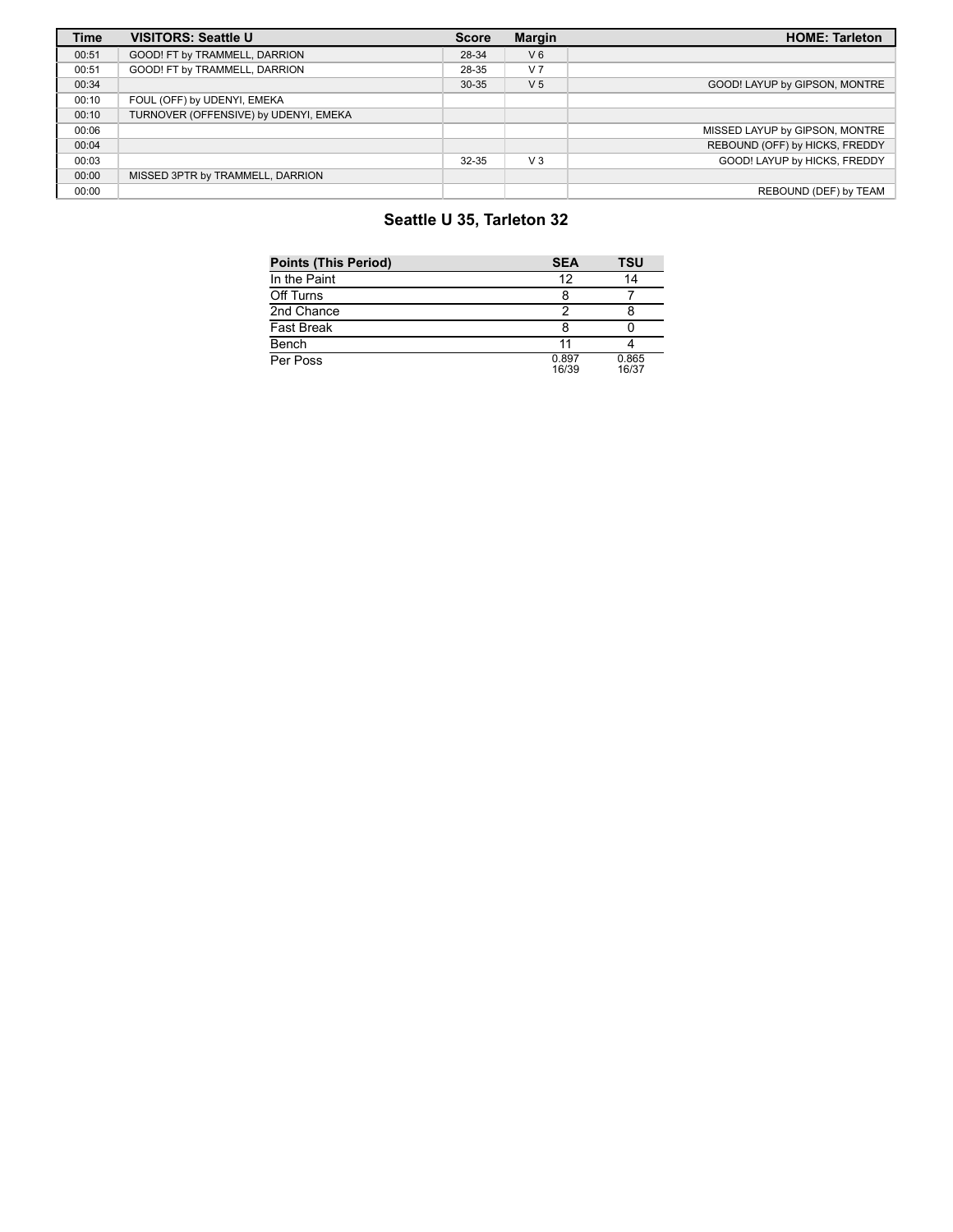### **Official Box Score Seattle U vs Tarleton Second Half Statistics Only January 22, 2022 at Wisdom Gymnasium - Stephenville**



# **Seattle U 41**

| No. | Plaver                  | S  | <b>Pts</b> | FG.      | 3FG      | <b>FT</b> | <b>OR</b> | <b>DR</b> | <b>TR</b>      | PF             | A        | TO       | <b>B</b> lk  | Stl          | Min | $+/-$ |
|-----|-------------------------|----|------------|----------|----------|-----------|-----------|-----------|----------------|----------------|----------|----------|--------------|--------------|-----|-------|
| 02  | TRAMMELL, DARRION       | G  | 4          | $0 - 2$  | 0-1      | $4 - 4$   | 0         | 0         | 0              | 3              |          | 4        | 0            | 0            | 10  | $-2$  |
| 05  | TYSON, CAMERON          | G  | 11         | 3-4      | $3 - 4$  | $2 - 2$   | 0         | 4         | 4              | $\overline{2}$ | 0        |          | 0            | 0            | 19  | 10    |
| 11  | <b>GRIGSBY, RILEY</b>   | G  | 9          | $3-5$    | $3 - 5$  | $0-0$     | 0         | 3         | 3              |                |          | 3        |              | 0            | 20  | 5     |
| 15  | <b>UDENYI, EMEKA</b>    | F. | 2          | $1 - 3$  | $0 - 0$  | $0 - 0$   |           | 5         | 6              | 1.             | 2        | $\Omega$ | $\mathbf{0}$ | $\mathbf{0}$ | 15  | 2     |
| 25  | CHATFIELD, BRANDTON     | F. | 0          | $0 - 0$  | $0 - 0$  | $0 - 0$   | 0         | $\Omega$  | $\Omega$       | $\Omega$       | 0        | $\Omega$ | $\Omega$     | 0            | 2   | $-2$  |
| 01  | PANDA, VAS              | G  | 4          | $2 - 4$  | $0 - 2$  | $0 - 0$   | 0         |           |                | 3              | $\Omega$ | $\Omega$ | $\Omega$     | 0            | 9   | 2     |
| 13  | <b>BROWN, KYREE</b>     | G  | 4          | $1 - 3$  | $0 - 0$  | $2 - 2$   | 0         |           |                | 2              | 3        | 2        |              | $\Omega$     | 9   | 4     |
| 21  | RAJKOVI, VIKTOR         | F. | 0          | $0 - 2$  | $0 - 1$  | $0 - 0$   |           |           | $\overline{2}$ | $\Omega$       | 0        | $\Omega$ | $\Omega$     | 0            | 7   | 0     |
| 33  | <b>WILLIAMSON, KOBE</b> | G  |            | $2 - 4$  | $0 - 2$  | $3 - 3$   | 0         |           |                | 0              | 0        | 0        |              |              | 9   | 6     |
|     | TEAM                    |    |            |          |          |           | 0         | 1         |                | 0              |          | 0        |              |              |     |       |
|     | <b>TOTALS</b>           |    |            | 41 12-27 | $6 - 15$ | $11 - 11$ | 2         | 17        | 19             | 12             | 7        | 10       | 3            | 1            | 100 |       |

| <b>Shooting By Period</b><br>Period | FG    | FG%   | 3FG       | 3FG%  | FТ        | FT%   | Deadball Rebounds: 3,0<br>Last FG Half: SEA - |
|-------------------------------------|-------|-------|-----------|-------|-----------|-------|-----------------------------------------------|
| 2nd Half                            | 12-27 | 44%   | 6-15      | 40%   | $11 - 11$ | 100%  |                                               |
| Game                                | 24-54 | 44.4% | $10 - 30$ | 33.3% | $18 - 21$ | 85.7% |                                               |

# **Tarleton 36**

| No. | Player                | S  | <b>Pts</b>    | FG.      | 3FG     | <b>FT</b> | OR           | <b>DR</b>    | TR             | <b>PF</b>      | A            | <b>TO</b> | <b>B</b> lk | Stl           | Min      | $+/-$          |
|-----|-----------------------|----|---------------|----------|---------|-----------|--------------|--------------|----------------|----------------|--------------|-----------|-------------|---------------|----------|----------------|
| 01  | MCDAVID, NOAH         | G  | 5             | $1 - 2$  | $1 - 2$ | $2 - 2$   | 0            |              |                | 3              | 0            | 0         | 0           | 0             | 20       | -5             |
| 02  | <b>HICKS, FREDDY</b>  | G  | 8             | $2 - 3$  | $0 - 0$ | $4 - 4$   |              |              | $\overline{2}$ | $\overline{2}$ |              | 2         |             |               | 19       | $-7$           |
| 03  | <b>BOGUES, SHAMIR</b> | G  | $\mathcal{P}$ | $1 - 4$  | $0 - 2$ | $0-0$     |              |              | $\overline{2}$ | 2              | $\Omega$     |           |             | $\mathcal{P}$ | 14       | 1              |
| 04  | SMALL, TAHJ           | G  | 7             | $3-9$    | $1 - 2$ | $0-0$     | 0            | 7            |                |                | 1            | 0         |             |               | 18       | $-4$           |
| 11  | <b>GIPSON, MONTRE</b> | G  | 10            | $2 - 7$  | $1 - 2$ | $5-9$     |              |              | 2              | 3              | 3            | 3         | $\Omega$    |               | 20       | -5             |
| 14  | HOPKINS, JAVONTAE     | G  | 4             | $2 - 5$  | $0 - 0$ | $0 - 0$   | $\mathbf{0}$ | $\mathbf{0}$ | $\mathbf{0}$   | $\Omega$       | $\mathbf{0}$ | $\Omega$  | $\Omega$    | 0             | 9        | -5             |
| 24  | HOLDEN, JAHEIM        | G  | $\Omega$      | $0 - 0$  | $0-0$   | $0-0$     | $\Omega$     | $\Omega$     | $\Omega$       | 0              | $\Omega$     | 0         | $\Omega$    | $\Omega$      | $\Omega$ | $\mathbf{0}$   |
| 55  | MOORE, JAYSHAWN       | F. | $\Omega$      | $0 - 0$  | $0 - 0$ | $0 - 0$   | 0            | $\Omega$     | $\Omega$       | $\Omega$       | $\Omega$     | 0         | $\Omega$    | $\Omega$      | $\Omega$ | $\overline{0}$ |
|     | <b>TEAM</b>           |    |               |          |         |           | $\Omega$     | 2            | 2              | $\mathbf 0$    |              | 0         |             |               |          |                |
|     | <b>TOTALS</b>         |    |               | 36 11-30 | 3-8     | $11 - 15$ | 3            | 13           | 16             | 11             | 5            | 6         | 3           |               | 5 100    |                |

| <b>Shooting By Period</b><br>Period | FG        | FG%   | 3FG     | 3FG%  |           | FT%   |
|-------------------------------------|-----------|-------|---------|-------|-----------|-------|
| 2nd Half                            | $11 - 30$ | 37%   | $3 - 8$ | 38%   | $11 - 15$ | 73%   |
| Game                                | $23 - 57$ | 40.4% | 4-14    | 28.6% | $18 - 25$ | 72.0% |

*Deadball Rebounds:* 3,0 *Last FG Half:* TSU -

| Game Notes:                                                           | <b>Score</b> | 1st | 2 <sub>nd</sub> | TOT | <b>Points (This Period)</b> | <b>SEA</b>     | TSU            |
|-----------------------------------------------------------------------|--------------|-----|-----------------|-----|-----------------------------|----------------|----------------|
| Officials: Ruben Ramos, Crystal Hogan, James Ford<br>Attendance: 2022 | <b>SEA</b>   | 35  | 41              | 76  | In the Paint                |                | 16             |
|                                                                       | <b>TSU</b>   | 32  | 36              | 68  | Off Turns                   |                |                |
| Start Time: 08:03 PM ET                                               |              |     |                 |     | 2nd Chance                  |                |                |
| End Time: 10:41 PM ET<br>Game Duration: 2:38                          |              |     |                 |     | <b>Fast Break</b>           |                |                |
| Conference Game:                                                      |              |     |                 |     | Bench                       | 15             |                |
|                                                                       |              |     |                 |     | Per Poss                    | 1.051<br>18/39 | 0.923<br>17/39 |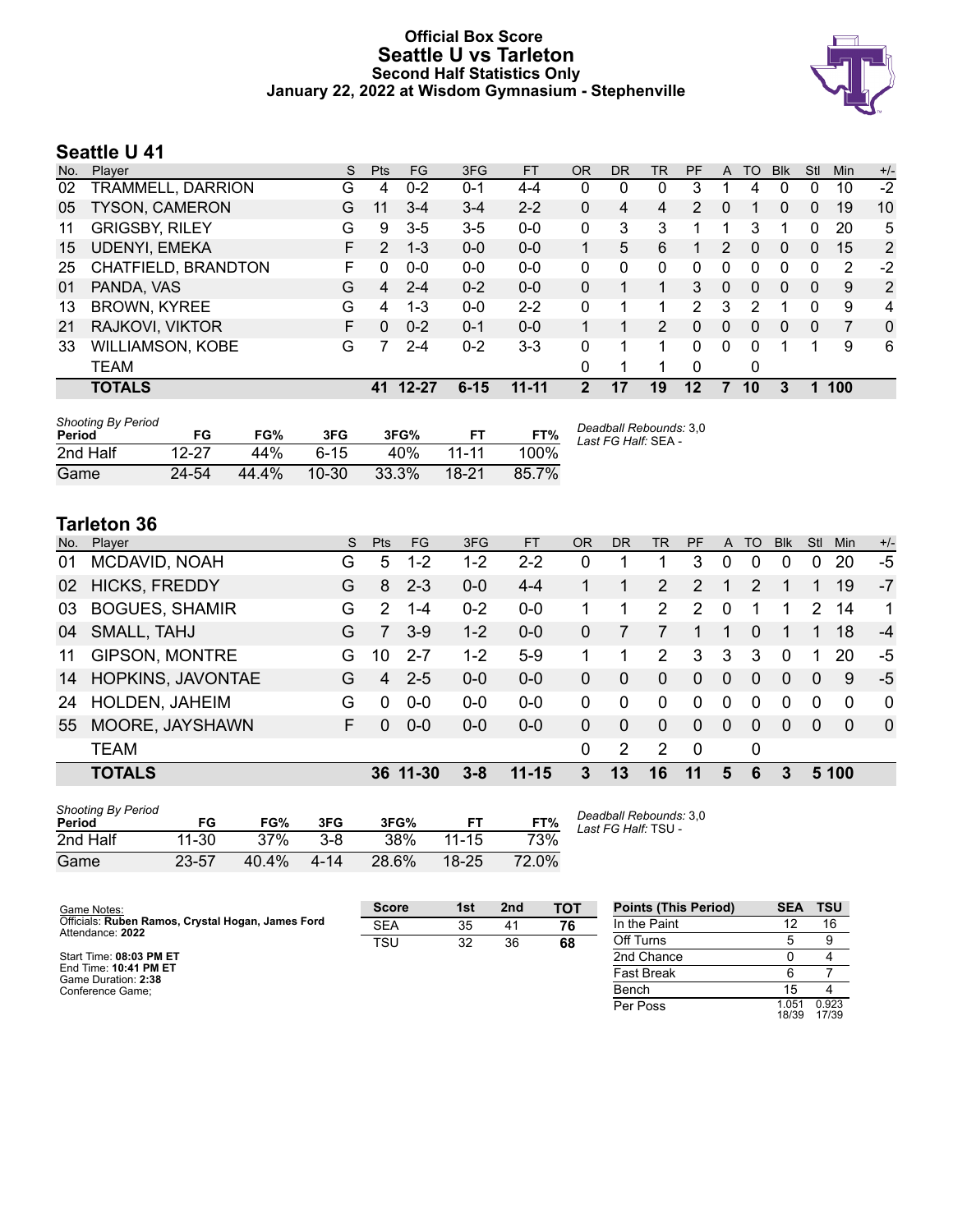### **Official Play-By-Play Seattle U vs Tarleton Second Half January 22, 2022 at Wisdom Gymnasium - Stephenville**



### **Period 2**

<mark>Starters:</mark><br>Seattle U: 2 TRAMMELL,DARRION (G); 5 TYSON,CAMERON (G); 11 GRIGSBY,RILEY (G); 15 UDENYI,EMEKA (F); 25 CHATFIELD,BRANDTON (F);<br>**Tarleton**: 1 MCDAVID,NOAH (G); 2 HICKS,FREDDY (G); 3 BOGUES,SHAMIR (G); 4 SMALL,TAH

| Time           | <b>VISITORS: Seattle U</b>                | <b>Score</b> | <b>Margin</b>  | <b>HOME: Tarleton</b>                                         |
|----------------|-------------------------------------------|--------------|----------------|---------------------------------------------------------------|
| 20:00          |                                           |              |                | SUB OUT: HOLDEN, JAHEIM                                       |
| 20:00          |                                           |              |                | SUB IN: BOGUES, SHAMIR                                        |
| 20:00          | SUB OUT: PANDA, VAS                       |              |                |                                                               |
| 20:00          | SUB OUT: RAJKOVI, VIKTOR                  |              |                |                                                               |
| 20:00          | SUB IN: GRIGSBY, RILEY                    |              |                |                                                               |
| 20:00          | SUB IN: CHATFIELD, BRANDTON               |              |                |                                                               |
| 19:39          |                                           |              |                | TURNOVER (TRAVEL) by HICKS, FREDDY                            |
| 19:17          | TURNOVER (BADPASS) by TRAMMELL, DARRION   |              |                |                                                               |
| 18:54          |                                           | 35-35        | Т              | GOOD! 3PTR by GIPSON, MONTRE                                  |
| 18:54<br>18:33 | GOOD! 3PTR by GRIGSBY, RILEY              | 35-38        | $V_3$          | ASSIST by SMALL, TAHJ                                         |
| 18:33          | ASSIST by UDENYI, EMEKA                   |              |                |                                                               |
| 18:17          |                                           |              |                | MISSED JUMPER by BOGUES, SHAMIR                               |
| 18:14          |                                           |              |                | REBOUND (OFF) by BOGUES, SHAMIR                               |
| 18:06          |                                           |              |                | MISSED JUMPER by GIPSON, MONTRE                               |
| 18:03          |                                           |              |                | REBOUND (OFF) by HICKS, FREDDY                                |
| 18:03          | FOUL (PERSONAL) by TYSON, CAMERON         |              |                |                                                               |
| 18:03          |                                           | 36-38        | V <sub>2</sub> | GOOD! FT by HICKS, FREDDY                                     |
| 18:03          |                                           | 37-38        | V <sub>1</sub> | GOOD! FT by HICKS, FREDDY                                     |
| 17:51          | MISSED 3PTR by TRAMMELL, DARRION          |              |                |                                                               |
| 17:51          |                                           |              |                | BLOCK by BOGUES, SHAMIR                                       |
| 17:49          |                                           |              |                | REBOUND (DEF) by TEAM                                         |
| 17:49          | FOUL (PERSONAL) by TRAMMELL, DARRION      |              |                |                                                               |
| 17:49          | SUB OUT: CHATFIELD, BRANDTON              |              |                |                                                               |
| 17:49          | SUB IN: WILLIAMSON, KOBE                  |              |                |                                                               |
| 17:35          |                                           |              |                | MISSED LAYUP by SMALL, TAHJ                                   |
| 17:33          | REBOUND (DEF) by WILLIAMSON, KOBE         |              |                |                                                               |
| 17:20          | GOOD! 3PTR by GRIGSBY, RILEY              | $37 - 41$    | V <sub>4</sub> |                                                               |
| 17:20          | ASSIST by UDENYI, EMEKA                   |              |                |                                                               |
| 16:56          |                                           |              |                | MISSED 3PTR by MCDAVID, NOAH                                  |
| 16:53          | REBOUND (DEF) by GRIGSBY, RILEY           |              |                |                                                               |
| 16:45<br>16:42 | MISSED 3PTR by GRIGSBY, RILEY             |              |                |                                                               |
| 16:16          |                                           |              |                | REBOUND (DEF) by SMALL, TAHJ<br>MISSED 3PTR by BOGUES, SHAMIR |
| 16:14          | REBOUND (DEF) by UDENYI, EMEKA            |              |                |                                                               |
| 16:14          |                                           |              |                | FOUL (PERSONAL) by MCDAVID, NOAH                              |
| 15:59          | FOUL (OFF) by TRAMMELL, DARRION           |              |                |                                                               |
| 15:59          | TURNOVER (OFFENSIVE) by TRAMMELL, DARRION |              |                |                                                               |
| 15:59          |                                           |              |                |                                                               |
| 15:59          | SUB OUT: TRAMMELL, DARRION                |              |                |                                                               |
| 15:59          | SUB IN: BROWN, KYREE                      |              |                |                                                               |
| 15:45          |                                           |              |                | MISSED 3PTR by BOGUES, SHAMIR                                 |
| 15:42          | REBOUND (DEF) by GRIGSBY, RILEY           |              |                |                                                               |
| 15:25          | MISSED 3PTR by WILLIAMSON, KOBE           |              |                |                                                               |
| 15:21          |                                           |              |                | REBOUND (DEF) by TEAM                                         |
| 15:03          |                                           |              |                | MISSED 3PTR by SMALL, TAHJ                                    |
| 14:59          | REBOUND (DEF) by TYSON, CAMERON           |              |                |                                                               |
| 14:49          | MISSED 3PTR by GRIGSBY, RILEY             |              |                |                                                               |
| 14:46          |                                           |              |                | REBOUND (DEF) by BOGUES, SHAMIR                               |
| 14:38          |                                           |              |                | MISSED LAYUP by GIPSON, MONTRE                                |
| 14:38          | BLOCK by WILLIAMSON, KOBE                 |              |                |                                                               |
| 14:36          |                                           |              |                | REBOUND (OFF) by GIPSON, MONTRE                               |
| 14:35          |                                           | 39-41        | V <sub>2</sub> | GOOD! LAYUP by HICKS, FREDDY                                  |
| 14:35          |                                           |              |                | ASSIST by GIPSON, MONTRE                                      |
| 14:12          | GOOD! LAYUP by BROWN, KYREE [PNT]         | 39-43        | V <sub>4</sub> |                                                               |
| 13:48<br>13:48 | SUB OUT: UDENYI, EMEKA                    |              |                | TURNOVER (TRAVEL) by GIPSON, MONTRE                           |
| 13:48          | SUB IN: RAJKOVI, VIKTOR                   |              |                |                                                               |
| 13:41          | FOUL (OFF) by BROWN, KYREE                |              |                |                                                               |
| 13:41          | TURNOVER (OFFENSIVE) by BROWN, KYREE      |              |                |                                                               |
| 13:41          | SUB OUT: BROWN, KYREE                     |              |                |                                                               |
| 13:41          | SUB IN: PANDA, VAS                        |              |                |                                                               |
| 13:14          |                                           |              |                | TURNOVER (OUTOFBOUNDS) by GIPSON, MONTRE                      |
| 12:51          | GOOD! LAYUP by WILLIAMSON, KOBE [PNT]     | 39-45        | $V_6$          |                                                               |
| 12:51          |                                           |              |                | FOUL (PERSONAL) by BOGUES, SHAMIR                             |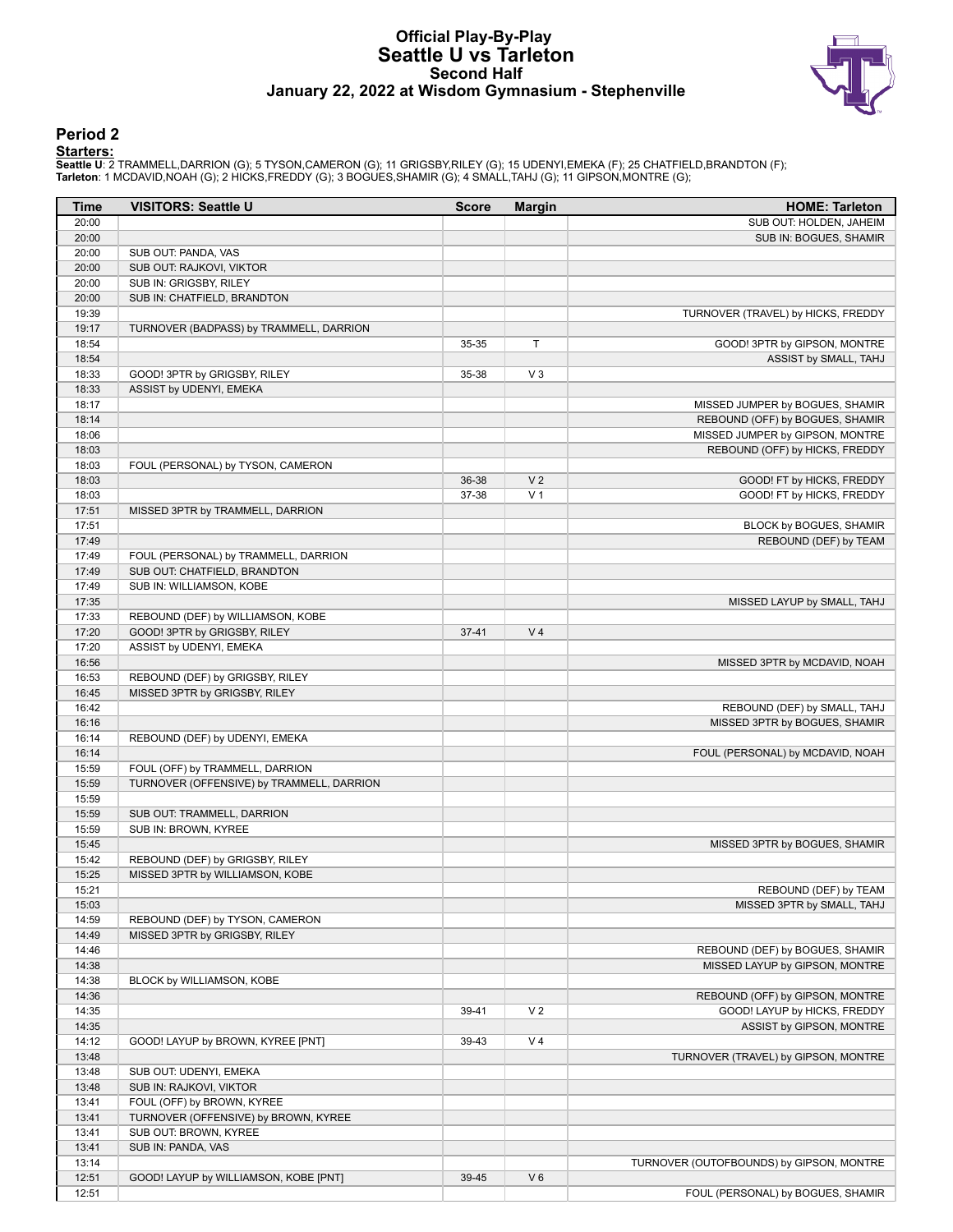| Time           | <b>VISITORS: Seattle U</b>                | <b>Score</b> | <b>Margin</b>           | <b>HOME: Tarleton</b>                                                  |
|----------------|-------------------------------------------|--------------|-------------------------|------------------------------------------------------------------------|
| 12:51          | GOOD! FT by WILLIAMSON, KOBE              | 39-46        | V <sub>7</sub>          |                                                                        |
| 12:36          |                                           |              |                         | MISSED JUMPER by SMALL, TAHJ                                           |
| 12:32          | REBOUND (DEF) by RAJKOVI, VIKTOR          |              |                         |                                                                        |
| 12:27          | GOOD! 3PTR by TYSON, CAMERON [FB]         | 39-49        | $V$ 10                  |                                                                        |
| 12:01          |                                           | 42-49        | V <sub>7</sub>          | GOOD! 3PTR by SMALL, TAHJ                                              |
| 12:01          |                                           |              |                         | ASSIST by HICKS, FREDDY                                                |
| 11:50          | TURNOVER (LOSTBALL) by GRIGSBY, RILEY     |              |                         |                                                                        |
| 11:50<br>11:46 |                                           |              |                         | STEAL by GIPSON, MONTRE                                                |
| 11:46          | FOUL (PERSONAL) by GRIGSBY, RILEY         |              |                         |                                                                        |
| 11:46          | SUB OUT: TYSON, CAMERON                   |              |                         |                                                                        |
| 11:46          | SUB IN: TRAMMELL, DARRION                 |              |                         |                                                                        |
| 11:46          |                                           |              |                         | MISSED FT by GIPSON, MONTRE                                            |
| 11:46          |                                           |              |                         | REBOUND (OFF) by TEAM                                                  |
| 11:46          |                                           | 43-49        | $V_6$                   | GOOD! FT by GIPSON, MONTRE [FB]                                        |
| 11:23          | MISSED 3PTR by RAJKOVI, VIKTOR            |              |                         |                                                                        |
| 11:20          |                                           |              |                         | REBOUND (DEF) by SMALL, TAHJ                                           |
| 11:06          |                                           | 46-49        | $V_3$                   | GOOD! 3PTR by MCDAVID, NOAH                                            |
| 11:06          |                                           |              |                         | ASSIST by GIPSON, MONTRE                                               |
| 10:55          | FOUL (OFF) by TRAMMELL, DARRION           |              |                         |                                                                        |
| 10:55          | TURNOVER (OFFENSIVE) by TRAMMELL, DARRION |              |                         |                                                                        |
| 10:55          | SUB OUT: TRAMMELL, DARRION                |              |                         |                                                                        |
| 10:55          | SUB IN: UDENYI, EMEKA                     |              |                         |                                                                        |
| 10:55          | SUB OUT: WILLIAMSON, KOBE                 |              |                         |                                                                        |
| 10:55<br>10:42 | SUB IN: BROWN, KYREE                      |              |                         |                                                                        |
| 10:42          |                                           |              |                         | FOUL (OFF) by BOGUES, SHAMIR<br>TURNOVER (OFFENSIVE) by BOGUES, SHAMIR |
| 10:42          |                                           |              |                         | SUB OUT: BOGUES, SHAMIR                                                |
| 10:42          |                                           |              |                         | SUB IN: HOPKINS, JAVONTAE                                              |
| 10:29          | MISSED LAYUP by BROWN, KYREE              |              |                         |                                                                        |
| 10:28          | REBOUND (OFF) by RAJKOVI, VIKTOR          |              |                         |                                                                        |
| 10:28          |                                           |              |                         | FOUL (PERSONAL) by GIPSON, MONTRE                                      |
| 10:21          | TURNOVER (BADPASS) by GRIGSBY, RILEY      |              |                         |                                                                        |
| 10:21          |                                           |              |                         | STEAL by HICKS, FREDDY                                                 |
| 10:19          | FOUL (PERSONAL) by PANDA, VAS             |              |                         |                                                                        |
| 10:19          |                                           | 47-49        | V <sub>2</sub>          | GOOD! FT by HICKS, FREDDY [FB]                                         |
| 10:19          | SUB OUT: PANDA, VAS                       |              |                         |                                                                        |
| 10:19          | SUB IN: TYSON, CAMERON                    |              |                         |                                                                        |
| 10:19          |                                           | 48-49        | V <sub>1</sub>          | GOOD! FT by HICKS, FREDDY [FB]                                         |
| 10:08          |                                           |              |                         | FOUL (PERSONAL) by MCDAVID, NOAH                                       |
| 09:52          | GOOD! LAYUP by UDENYI, EMEKA              | 48-51        | V <sub>3</sub>          |                                                                        |
| 09:52<br>09:37 | ASSIST by GRIGSBY, RILEY                  |              |                         | MISSED LAYUP by SMALL, TAHJ                                            |
| 09:37          | BLOCK by GRIGSBY, RILEY                   |              |                         |                                                                        |
| 09:33          | GOOD! 3PTR by TYSON, CAMERON [FB]         | 48-54        | $V_6$                   |                                                                        |
| 09:33          | ASSIST by BROWN, KYREE                    |              |                         |                                                                        |
| 09:31          | REBOUND (DEF) by BROWN, KYREE             |              |                         |                                                                        |
| 09:15          |                                           | 50-54        | V <sub>4</sub>          | GOOD! LAYUP by HOPKINS, JAVONTAE [PNT]                                 |
| 08:49          | MISSED LAYUP by BROWN, KYREE              |              |                         |                                                                        |
| 08:47          | REBOUND (OFF) by UDENYI, EMEKA            |              |                         |                                                                        |
| 08:46          | MISSED LAYUP by UDENYI, EMEKA             |              |                         |                                                                        |
| 08:46          |                                           |              |                         | BLOCK by HICKS, FREDDY                                                 |
| 08:42          |                                           |              |                         | REBOUND (DEF) by SMALL, TAHJ                                           |
| 08:26          |                                           |              |                         | MISSED LAYUP by HOPKINS, JAVONTAE                                      |
| 08:24          | REBOUND (DEF) by UDENYI, EMEKA            |              |                         |                                                                        |
| 08:06          | GOOD! 3PTR by TYSON, CAMERON              | 50-57        | V <sub>7</sub>          |                                                                        |
| 08:03          | TIMEOUT 30SEC                             |              |                         |                                                                        |
| 07:56          | FOUL (PERSONAL) by UDENYI, EMEKA          |              |                         |                                                                        |
| 07:56          |                                           |              |                         |                                                                        |
| 07:56          |                                           | 51-57        | $V_6$<br>V <sub>5</sub> | GOOD! FT by GIPSON, MONTRE<br>GOOD! FT by GIPSON, MONTRE               |
| 07:56<br>07:34 | MISSED LAYUP by RAJKOVI, VIKTOR           | 52-57        |                         |                                                                        |
| 07:34          |                                           |              |                         | BLOCK by SMALL, TAHJ                                                   |
| 07:31          |                                           |              |                         | REBOUND (DEF) by SMALL, TAHJ                                           |
| 07:16          |                                           | 54-57        | V <sub>3</sub>          | GOOD! LAYUP by GIPSON, MONTRE                                          |
| 07:03          |                                           |              |                         | FOUL (PERSONAL) by SMALL, TAHJ                                         |
| 07:03          | GOOD! FT by BROWN, KYREE                  | 54-58        | V <sub>4</sub>          |                                                                        |
| 07:03          | SUB OUT: UDENYI, EMEKA                    |              |                         |                                                                        |
| 07:03          | SUB OUT: RAJKOVI, VIKTOR                  |              |                         |                                                                        |
| 07:03          | SUB IN: PANDA, VAS                        |              |                         |                                                                        |
| 07:03          | SUB IN: WILLIAMSON, KOBE                  |              |                         |                                                                        |
| 07:03          | GOOD! FT by BROWN, KYREE                  | 54-59        | V <sub>5</sub>          |                                                                        |
| 06:49          |                                           | 56-59        | $V_3$                   | GOOD! DUNK by HICKS, FREDDY                                            |
| 06:23          | MISSED 3PTR by WILLIAMSON, KOBE           |              |                         |                                                                        |
| 06:21          |                                           |              |                         | REBOUND (DEF) by SMALL, TAHJ                                           |
| 06:17          |                                           |              |                         | MISSED LAYUP by HOPKINS, JAVONTAE                                      |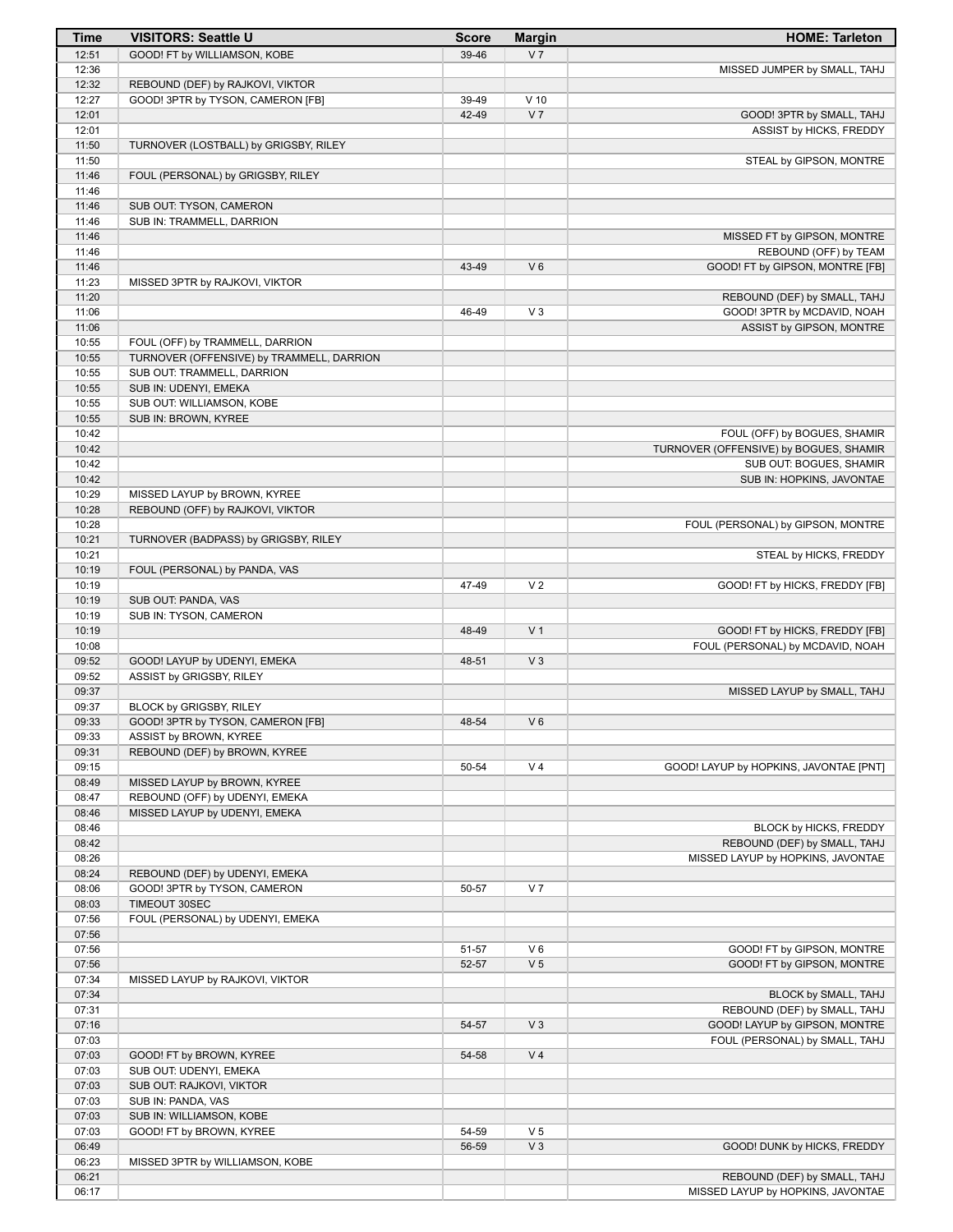| Time           | <b>VISITORS: Seattle U</b>                         | <b>Score</b> | <b>Margin</b>  | <b>HOME: Tarleton</b>                               |
|----------------|----------------------------------------------------|--------------|----------------|-----------------------------------------------------|
| 06:14          | REBOUND (DEF) by TEAM                              |              |                |                                                     |
| 05:52          | GOOD! LAYUP by WILLIAMSON, KOBE                    | 56-61        | V <sub>5</sub> |                                                     |
| 05:52          | ASSIST by BROWN, KYREE                             |              |                |                                                     |
| 05:38          |                                                    |              |                | TURNOVER (LOSTBALL) by HICKS, FREDDY                |
| 05:38          | STEAL by WILLIAMSON, KOBE                          |              |                |                                                     |
| 05:24          | GOOD! LAYUP by PANDA, VAS                          | 56-63        | V <sub>7</sub> |                                                     |
| 05:10          | FOUL (PERSONAL) by PANDA, VAS                      |              |                |                                                     |
| 05:10          |                                                    |              |                | SUB OUT: HOPKINS, JAVONTAE                          |
| 05:10          |                                                    |              |                | SUB IN: BOGUES, SHAMIR                              |
| 05:10<br>05:10 | SUB OUT: BROWN, KYREE<br>SUB OUT: WILLIAMSON, KOBE |              |                |                                                     |
| 05:10          | SUB IN: TRAMMELL, DARRION                          |              |                |                                                     |
| 05:10          | SUB IN: UDENYI, EMEKA                              |              |                |                                                     |
| 05:10          |                                                    |              |                | MISSED FT by GIPSON, MONTRE                         |
| 05:09          | REBOUND (DEF) by TYSON, CAMERON                    |              |                |                                                     |
| 05:01          | MISSED 3PTR by TYSON, CAMERON                      |              |                |                                                     |
| 04:56          |                                                    |              |                | REBOUND (DEF) by GIPSON, MONTRE                     |
| 04:51          |                                                    |              |                | MISSED LAYUP by GIPSON, MONTRE                      |
| 04:48          | REBOUND (DEF) by PANDA, VAS                        |              |                |                                                     |
| 04:24          | MISSED JUMPER by TRAMMELL, DARRION                 |              |                |                                                     |
| 04:21          |                                                    |              |                | REBOUND (DEF) by SMALL, TAHJ                        |
| 04:15          |                                                    | 58-63        | V <sub>5</sub> | GOOD! LAYUP by SMALL, TAHJ                          |
| 04:15          |                                                    |              |                | ASSIST by GIPSON, MONTRE                            |
| 04:01          |                                                    |              |                | FOUL (PERSONAL) by HICKS, FREDDY                    |
| 04:01          | GOOD! FT by TRAMMELL, DARRION                      | 58-64        | $V_6$          |                                                     |
| 04:01<br>03:50 | GOOD! FT by TRAMMELL, DARRION                      | 58-65        | V <sub>7</sub> |                                                     |
| 03:49          | REBOUND (DEF) by TYSON, CAMERON                    |              |                | MISSED JUMPER by SMALL, TAHJ                        |
| 03:48          | TURNOVER (LOSTBALL) by TYSON, CAMERON              |              |                |                                                     |
| 03:48          |                                                    |              |                | STEAL by SMALL, TAHJ                                |
| 03:46          |                                                    |              |                | MISSED LAYUP by SMALL, TAHJ                         |
| 03:45          | REBOUND (DEF) by UDENYI, EMEKA                     |              |                |                                                     |
| 03:34          | MISSED 3PTR by PANDA, VAS                          |              |                |                                                     |
| 03:33          |                                                    |              |                | REBOUND (DEF) by HICKS, FREDDY                      |
| 03:17          | FOUL (PERSONAL) by PANDA, VAS                      |              |                |                                                     |
| 03:17          |                                                    |              |                |                                                     |
| 03:17          |                                                    |              |                | SUB OUT: BOGUES, SHAMIR                             |
| 03:17          |                                                    |              |                | SUB IN: HOPKINS, JAVONTAE                           |
| 03:17          | SUB OUT: PANDA, VAS                                |              |                |                                                     |
| 03:17          | SUB IN: BROWN, KYREE                               |              |                |                                                     |
| 03:17          |                                                    |              |                | MISSED FT by GIPSON, MONTRE                         |
| 03:17<br>03:17 |                                                    | 59-65        | $V_6$          | REBOUND (OFF) by TEAM<br>GOOD! FT by GIPSON, MONTRE |
| 03:06          | GOOD! 3PTR by GRIGSBY, RILEY                       | 59-68        | V <sub>9</sub> |                                                     |
| 03:06          | ASSIST by BROWN, KYREE                             |              |                |                                                     |
| 02:55          |                                                    |              |                | FOUL (OFF) by GIPSON, MONTRE                        |
| 02:55          |                                                    |              |                | TURNOVER (OFFENSIVE) by GIPSON, MONTRE              |
| 02:55          |                                                    |              |                | SUB OUT: HICKS, FREDDY                              |
| 02:55          |                                                    |              |                | SUB IN: BOGUES, SHAMIR                              |
| 02:49          | TURNOVER (LOSTBALL) by BROWN, KYREE                |              |                |                                                     |
| 02:49          |                                                    |              |                | STEAL by BOGUES, SHAMIR                             |
| 02:36          |                                                    |              |                | MISSED LAYUP by GIPSON, MONTRE                      |
| 02:36          | BLOCK by BROWN, KYREE                              |              |                |                                                     |
| 02:31          | REBOUND (DEF) by GRIGSBY, RILEY                    |              |                |                                                     |
| 02:21          | MISSED LAYUP by UDENYI, EMEKA                      |              |                |                                                     |
| 02:19          |                                                    |              |                | REBOUND (DEF) by SMALL, TAHJ                        |
| 02:14          |                                                    | 61-68        | V <sub>7</sub> | GOOD! LAYUP by SMALL, TAHJ [FB]                     |
| 02:13<br>02:13 | TURNOVER (OTHER) by GRIGSBY, RILEY                 |              |                | TIMEOUT 30SEC                                       |
| 02:13          |                                                    |              |                | SUB OUT: HOPKINS, JAVONTAE                          |
| 02:13          |                                                    |              |                | SUB IN: HICKS, FREDDY                               |
| 01:57          | FOUL (PERSONAL) by BROWN, KYREE                    |              |                |                                                     |
| 01:57          | SUB OUT: BROWN, KYREE                              |              |                |                                                     |
| 01:57          | SUB IN: PANDA, VAS                                 |              |                |                                                     |
| 01:57          |                                                    |              |                | MISSED FT by GIPSON, MONTRE                         |
| 01:57          |                                                    |              |                | REBOUND (OFF) by TEAM                               |
| 01:57          |                                                    |              |                | SUB OUT: SMALL, TAHJ                                |
| 01:57          |                                                    |              |                | SUB IN: HOPKINS, JAVONTAE                           |
| 01:57          |                                                    | 62-68        | $V_6$          | GOOD! FT by GIPSON, MONTRE                          |
| 01:36          | GOOD! DUNK by PANDA, VAS                           | 62-70        | V8             |                                                     |
| 01:36          | ASSIST by TRAMMELL, DARRION                        |              |                |                                                     |
| 01:14          |                                                    | 64-70        | $V_6$          | GOOD! LAYUP by HOPKINS, JAVONTAE                    |
| 01:04          | MISSED 3PTR by PANDA, VAS                          |              |                |                                                     |
| 00:59          |                                                    |              |                | REBOUND (DEF) by MCDAVID, NOAH                      |
| 00:49          |                                                    |              |                | MISSED LAYUP by HICKS, FREDDY                       |
| 00:47          | REBOUND (DEF) by UDENYI, EMEKA                     |              |                |                                                     |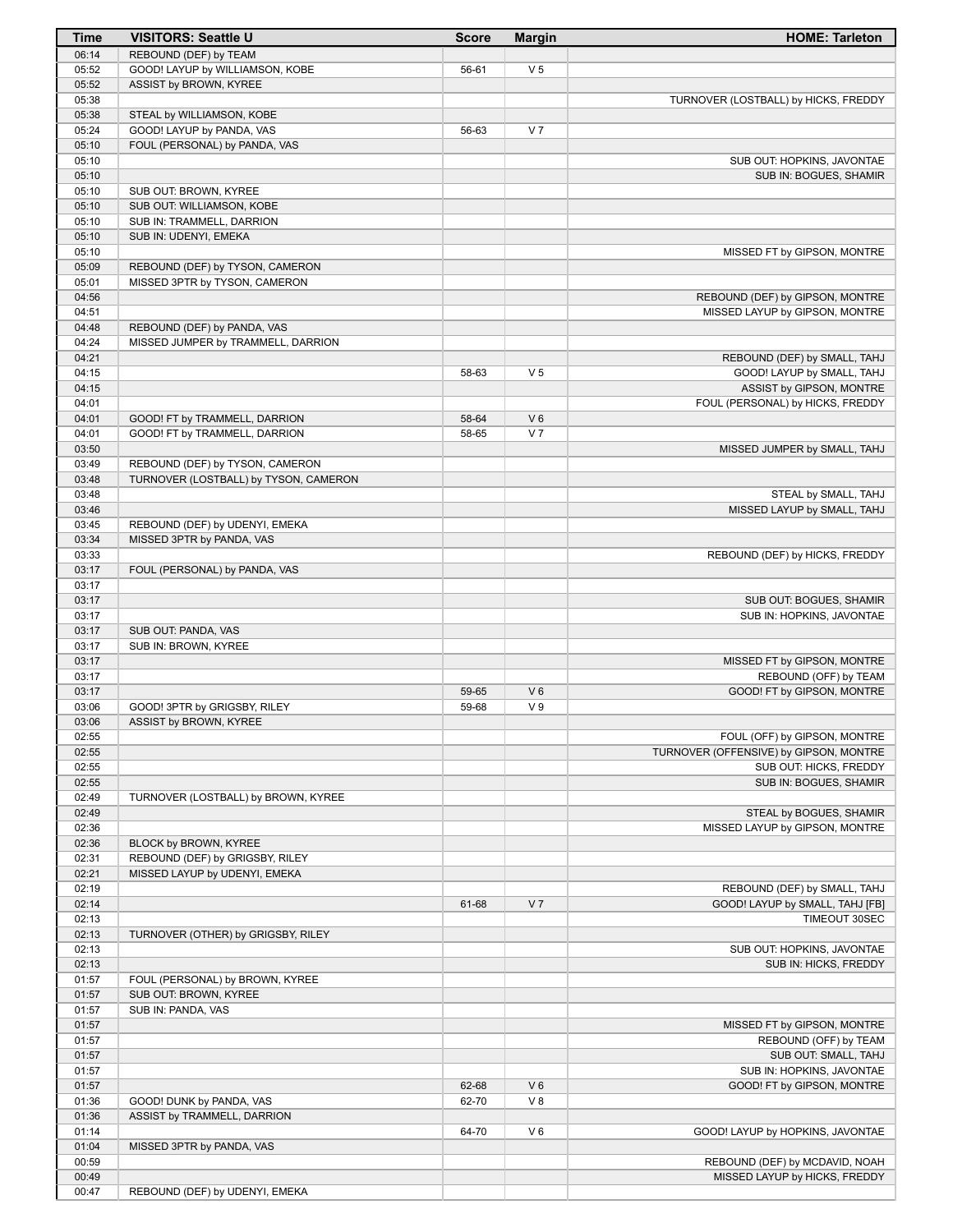| Time  | <b>VISITORS: Seattle U</b>              | <b>Score</b> | <b>Margin</b>  | <b>HOME: Tarleton</b>             |
|-------|-----------------------------------------|--------------|----------------|-----------------------------------|
| 00:42 |                                         |              |                | FOUL (PERSONAL) by HICKS, FREDDY  |
| 00:42 | GOOD! FT by TRAMMELL, DARRION           | 64-71        | V <sub>7</sub> |                                   |
| 00:42 | GOOD! FT by TRAMMELL, DARRION           | 64-72        | V8             |                                   |
| 00:38 | FOUL (PERSONAL) by TYSON, CAMERON       |              |                |                                   |
| 00:38 |                                         | 65-72        | V <sub>7</sub> | GOOD! FT by MCDAVID, NOAH         |
| 00:38 | SUB OUT: UDENYI, EMEKA                  |              |                |                                   |
| 00:38 | SUB IN: WILLIAMSON, KOBE                |              |                |                                   |
| 00:38 |                                         | 66-72        | $V_6$          | GOOD! FT by MCDAVID, NOAH         |
| 00:26 |                                         |              |                | FOUL (PERSONAL) by MCDAVID, NOAH  |
| 00:26 | GOOD! FT by WILLIAMSON, KOBE            | 66-73        | V <sub>7</sub> |                                   |
| 00:26 | GOOD! FT by WILLIAMSON, KOBE            | 66-74        | V8             |                                   |
| 00:26 | SUB OUT: WILLIAMSON, KOBE               |              |                |                                   |
| 00:26 | SUB IN: UDENYI, EMEKA                   |              |                |                                   |
| 00:20 |                                         |              |                | MISSED LAYUP by HOPKINS, JAVONTAE |
| 00:18 | REBOUND (DEF) by UDENYI, EMEKA          |              |                |                                   |
| 00:11 | TURNOVER (BADPASS) by TRAMMELL, DARRION |              |                |                                   |
| 00:11 |                                         |              |                | STEAL by BOGUES, SHAMIR           |
| 00:09 |                                         | 68-74        | $V_6$          | GOOD! DUNK by BOGUES, SHAMIR [FB] |
| 00:09 |                                         |              |                | FOUL (PERSONAL) by GIPSON, MONTRE |
| 00:09 | GOOD! FT by TYSON, CAMERON              | 68-75        | V <sub>7</sub> |                                   |
| 00:09 | GOOD! FT by TYSON, CAMERON              | 68-76        | V8             |                                   |
| 00:03 |                                         |              |                | MISSED 3PTR by GIPSON, MONTRE     |
| 00:00 | REBOUND (DEF) by TYSON, CAMERON         |              |                |                                   |

# **Seattle U 76, Tarleton 68**

| <b>Points (This Period)</b> | <b>SEA</b>     | TSU            |
|-----------------------------|----------------|----------------|
| In the Paint                | 12             | 16             |
| Off Turns                   |                |                |
| 2nd Chance                  |                |                |
| Fast Break                  | 6              |                |
| Bench                       | 15             |                |
| Per Poss                    | 1.051<br>18/39 | 0.923<br>17/39 |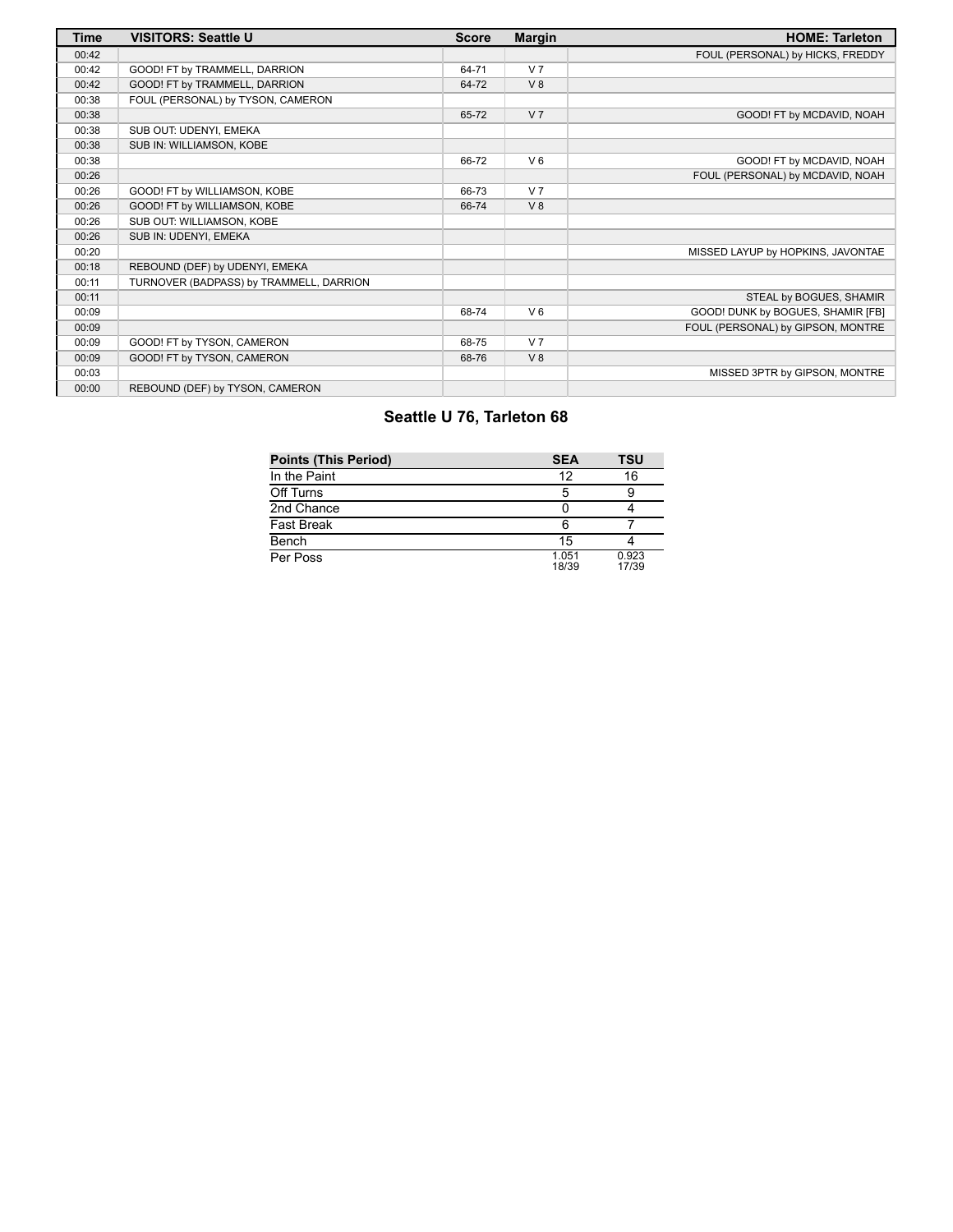#### **Official Scoring/Possession Reference Chart Seattle U vs Tarleton Period 1 January 22, 2022 at Wisdom Gymnasium - Stephenville**



#### **Period 1**

<mark>Starters:</mark><br>Seattle U: 2 TRAMMELL,DARRION (G); 5 TYSON,CAMERON (G); 11 GRIGSBY,RILEY (G); 15 UDENYI,EMEKA (F); 25 CHATFIELD,BRANDTON (F);<br>**Tarleton**: 1 MCDAVID,NOAH (G); 2 HICKS,FREDDY (G); 3 BOGUES,SHAMIR (G); 4 SMALL,TAH

| <b>Time</b> | <b>VISITORS: Seattle U</b>            | <b>Score</b> | <b>Margin</b>  | <b>HOME: Tarleton</b>               |
|-------------|---------------------------------------|--------------|----------------|-------------------------------------|
| 19:15       | GOOD! LAYUP by GRIGSBY, RILEY [FB]    | $0 - 2$      | V <sub>2</sub> |                                     |
| 19:04       |                                       | $2 - 2$      | T.             | GOOD! JUMPER by GIPSON, MONTRE      |
| 18:22       |                                       | 4-2          | H <sub>2</sub> | GOOD! JUMPER by GIPSON, MONTRE      |
| 17:24       | GOOD! FT by TRAMMELL, DARRION         | 4-3          | H <sub>1</sub> |                                     |
| 17:24       | GOOD! FT by TRAMMELL, DARRION         | 4-4          | T.             |                                     |
| 16:25       | GOOD! FT by UDENYI, EMEKA             | 4-5          | V <sub>1</sub> |                                     |
| 16:11       |                                       | $5 - 5$      | T.             | GOOD! FT by HICKS, FREDDY           |
| 16:11       |                                       | $6-5$        | H <sub>1</sub> | GOOD! FT by HICKS, FREDDY           |
| 15:46       | GOOD! 3PTR by TYSON, CAMERON          | $6 - 8$      | V <sub>2</sub> |                                     |
| 15:23       |                                       | $8 - 8$      | $\mathsf T$    | GOOD! JUMPER by GIPSON, MONTRE      |
| 15:15       | GOOD! FT by TYSON, CAMERON [FB]       | $8-9$        | V <sub>1</sub> |                                     |
| 14:56       |                                       | $10-9$       | H <sub>1</sub> | GOOD! LAYUP by HICKS, FREDDY        |
| 14:56       |                                       | $11-9$       | H <sub>2</sub> | GOOD! FT by HICKS, FREDDY           |
| 14:29       | GOOD! LAYUP by BROWN, KYREE [FB/PNT]  | $11 - 11$    | T              |                                     |
| 12:29       |                                       | $13 - 11$    | H <sub>2</sub> | GOOD! JUMPER by HICKS, FREDDY       |
| 12:04       | GOOD! LAYUP by RAJKOVI, VIKTOR        | $13 - 13$    | Τ              |                                     |
| 11:37       | GOOD! LAYUP by RAJKOVI, VIKTOR        | $13 - 15$    | V <sub>2</sub> |                                     |
| 11:12       |                                       | 14-15        | V <sub>1</sub> | GOOD! FT by GIPSON, MONTRE          |
| 11:12       |                                       | $15 - 15$    | T.             | GOOD! FT by GIPSON, MONTRE          |
| 10:51       |                                       | $17 - 15$    | H <sub>2</sub> | GOOD! LAYUP by GIPSON, MONTRE [PNT] |
| 10:51       |                                       | 18-15        | $H_3$          | GOOD! FT by GIPSON, MONTRE          |
| 10:39       | GOOD! LAYUP by RAJKOVI, VIKTOR        | 18-17        | H 1            |                                     |
| 10:18       | GOOD! 3PTR by RAJKOVI, VIKTOR         | 18-20        | V <sub>2</sub> |                                     |
| 08:47       |                                       | 20-20        | T              | GOOD! LAYUP by SMALL, TAHJ          |
| 08:20       | GOOD! 3PTR by TRAMMELL, DARRION       | 20-23        | $V_3$          |                                     |
| 07:23       |                                       | 22-23        | V <sub>1</sub> | GOOD! LAYUP by HOPKINS, JAVONTAE    |
| 07:02       | GOOD! JUMPER by TRAMMELL, DARRION     | 22-25        | $V_3$          |                                     |
| 05:55       | GOOD! 3PTR by TYSON, CAMERON          | 22-28        | $V_6$          |                                     |
| 05:42       |                                       | 24-28        | V <sub>4</sub> | GOOD! LAYUP by HOLDEN, JAHEIM       |
| 05:16       | GOOD! LAYUP by UDENYI, EMEKA [FB/PNT] | 24-30        | V6             |                                     |
| 04:29       |                                       | 25-30        | V <sub>5</sub> | GOOD! FT by HICKS, FREDDY           |
| 02:59       |                                       | 28-30        | V <sub>2</sub> | GOOD! 3PTR by SMALL, TAHJ           |
| 02:41       | GOOD! JUMPER by TYSON, CAMERON        | 28-32        | V <sub>4</sub> |                                     |
| 01:55       | GOOD! FT by TYSON, CAMERON [FB]       | 28-33        | V 5            |                                     |
| 00:51       | GOOD! FT by TRAMMELL, DARRION         | 28-34        | $V_6$          |                                     |
| 00:51       | GOOD! FT by TRAMMELL, DARRION         | 28-35        | V <sub>7</sub> |                                     |
| 00:34       |                                       | 30-35        | V <sub>5</sub> | GOOD! LAYUP by GIPSON, MONTRE       |
| 00:03       |                                       | 32-35        | $V_3$          | GOOD! LAYUP by HICKS, FREDDY        |

**Seattle U 35, Tarleton 32**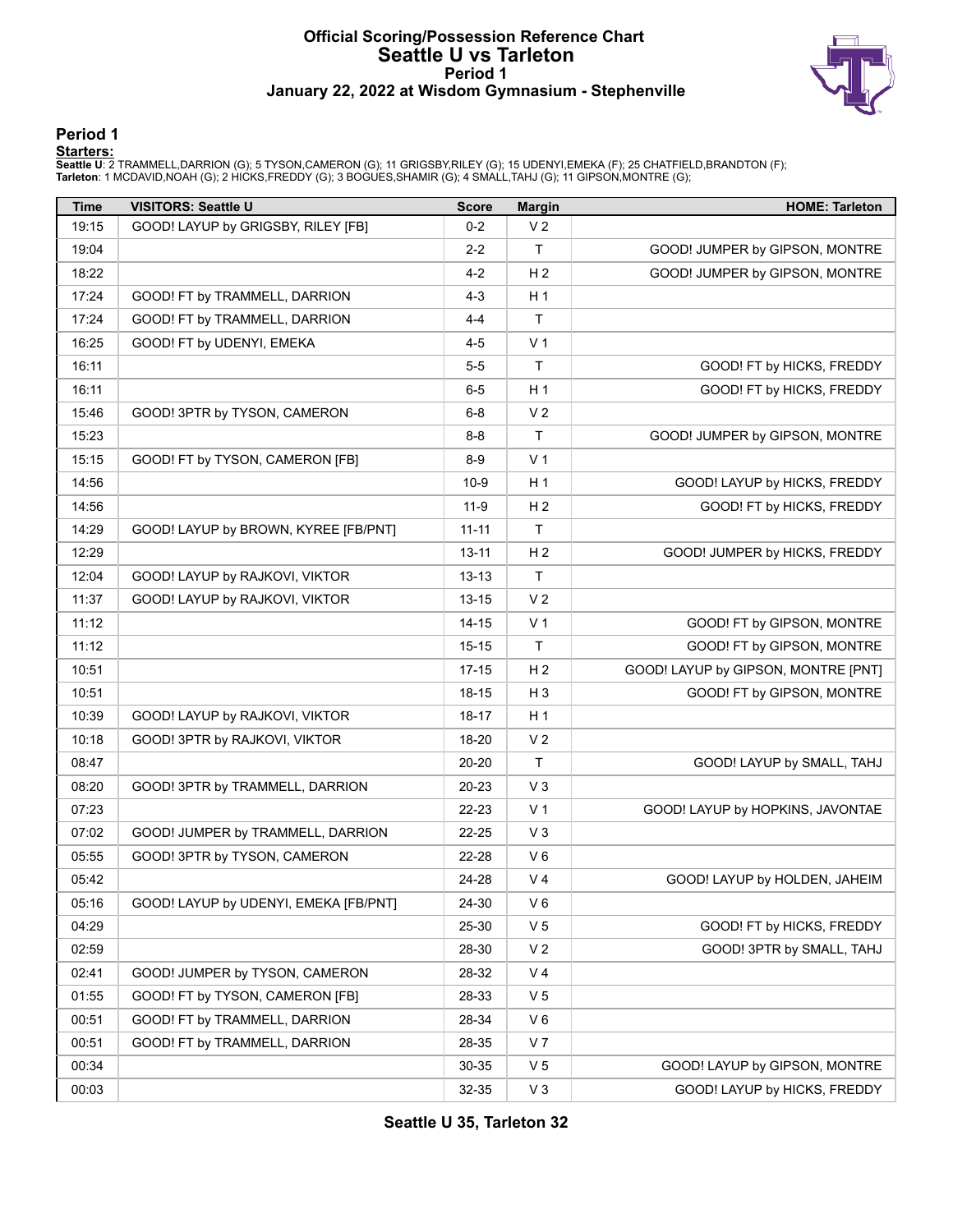#### **Official Scoring/Possession Reference Chart Seattle U vs Tarleton Period 2 January 22, 2022 at Wisdom Gymnasium - Stephenville**



### **Period 2**

<mark>Starters:</mark><br>Seattle U: 2 TRAMMELL,DARRION (G); 5 TYSON,CAMERON (G); 11 GRIGSBY,RILEY (G); 15 UDENYI,EMEKA (F); 25 CHATFIELD,BRANDTON (F);<br>**Tarleton**: 1 MCDAVID,NOAH (G); 2 HICKS,FREDDY (G); 3 BOGUES,SHAMIR (G); 4 SMALL,TAH

| <b>Time</b> | <b>VISITORS: Seattle U</b>            | <b>Score</b> | <b>Margin</b>  | <b>HOME: Tarleton</b>                  |
|-------------|---------------------------------------|--------------|----------------|----------------------------------------|
| 18:54       |                                       | 35-35        | Τ              | GOOD! 3PTR by GIPSON, MONTRE           |
| 18:33       | GOOD! 3PTR by GRIGSBY, RILEY          | 35-38        | $V_3$          |                                        |
| 18:03       |                                       | 36-38        | V <sub>2</sub> | GOOD! FT by HICKS, FREDDY              |
| 18:03       |                                       | 37-38        | V <sub>1</sub> | GOOD! FT by HICKS, FREDDY              |
| 17:20       | GOOD! 3PTR by GRIGSBY, RILEY          | $37 - 41$    | V <sub>4</sub> |                                        |
| 14:35       |                                       | 39-41        | V <sub>2</sub> | GOOD! LAYUP by HICKS, FREDDY           |
| 14:12       | GOOD! LAYUP by BROWN, KYREE [PNT]     | 39-43        | V <sub>4</sub> |                                        |
| 12:51       | GOOD! LAYUP by WILLIAMSON, KOBE [PNT] | 39-45        | $V_6$          |                                        |
| 12:51       | GOOD! FT by WILLIAMSON, KOBE          | 39-46        | V <sub>7</sub> |                                        |
| 12:27       | GOOD! 3PTR by TYSON, CAMERON [FB]     | 39-49        | $V$ 10         |                                        |
| 12:01       |                                       | 42-49        | V <sub>7</sub> | GOOD! 3PTR by SMALL, TAHJ              |
| 11:46       |                                       | 43-49        | $V_6$          | GOOD! FT by GIPSON, MONTRE [FB]        |
| 11:06       |                                       | 46-49        | $V_3$          | GOOD! 3PTR by MCDAVID, NOAH            |
| 10:19       |                                       | 47-49        | V <sub>2</sub> | GOOD! FT by HICKS, FREDDY [FB]         |
| 10:19       |                                       | 48-49        | V <sub>1</sub> | GOOD! FT by HICKS, FREDDY [FB]         |
| 09:52       | GOOD! LAYUP by UDENYI, EMEKA          | 48-51        | $V_3$          |                                        |
| 09:33       | GOOD! 3PTR by TYSON, CAMERON [FB]     | 48-54        | $V_6$          |                                        |
| 09:15       |                                       | 50-54        | V <sub>4</sub> | GOOD! LAYUP by HOPKINS, JAVONTAE [PNT] |
| 08:06       | GOOD! 3PTR by TYSON, CAMERON          | 50-57        | V <sub>7</sub> |                                        |
| 07:56       |                                       | 51-57        | $V_6$          | GOOD! FT by GIPSON, MONTRE             |
| 07:56       |                                       | 52-57        | V <sub>5</sub> | GOOD! FT by GIPSON, MONTRE             |
| 07:16       |                                       | 54-57        | $V_3$          | GOOD! LAYUP by GIPSON, MONTRE          |
| 07:03       | GOOD! FT by BROWN, KYREE              | 54-58        | V <sub>4</sub> |                                        |
| 07:03       | GOOD! FT by BROWN, KYREE              | 54-59        | V <sub>5</sub> |                                        |
| 06:49       |                                       | 56-59        | V <sub>3</sub> | GOOD! DUNK by HICKS, FREDDY            |
| 05:52       | GOOD! LAYUP by WILLIAMSON, KOBE       | 56-61        | V <sub>5</sub> |                                        |
| 05:24       | GOOD! LAYUP by PANDA, VAS             | 56-63        | V <sub>7</sub> |                                        |
| 04:15       |                                       | 58-63        | V <sub>5</sub> | GOOD! LAYUP by SMALL, TAHJ             |
| 04:01       | GOOD! FT by TRAMMELL, DARRION         | 58-64        | $V_6$          |                                        |
| 04:01       | GOOD! FT by TRAMMELL, DARRION         | 58-65        | V <sub>7</sub> |                                        |
| 03:17       |                                       | 59-65        | V6             | GOOD! FT by GIPSON, MONTRE             |
| 03:06       | GOOD! 3PTR by GRIGSBY, RILEY          | 59-68        | V <sub>9</sub> |                                        |
| 02:14       |                                       | 61-68        | V <sub>7</sub> | GOOD! LAYUP by SMALL, TAHJ [FB]        |
| 01:57       |                                       | 62-68        | V6             | GOOD! FT by GIPSON, MONTRE             |
| 01:36       | GOOD! DUNK by PANDA, VAS              | 62-70        | V8             |                                        |
| 01:14       |                                       | 64-70        | $V_6$          | GOOD! LAYUP by HOPKINS, JAVONTAE       |
| 00:42       | GOOD! FT by TRAMMELL, DARRION         | 64-71        | V <sub>7</sub> |                                        |
| 00:42       | GOOD! FT by TRAMMELL, DARRION         | 64-72        | V 8            |                                        |
| 00:38       |                                       | 65-72        | V <sub>7</sub> | GOOD! FT by MCDAVID, NOAH              |
| 00:38       |                                       | 66-72        | $V_6$          | GOOD! FT by MCDAVID, NOAH              |
| 00:26       | GOOD! FT by WILLIAMSON, KOBE          | 66-73        | V <sub>7</sub> |                                        |
| 00:26       | GOOD! FT by WILLIAMSON, KOBE          | 66-74        | V 8            |                                        |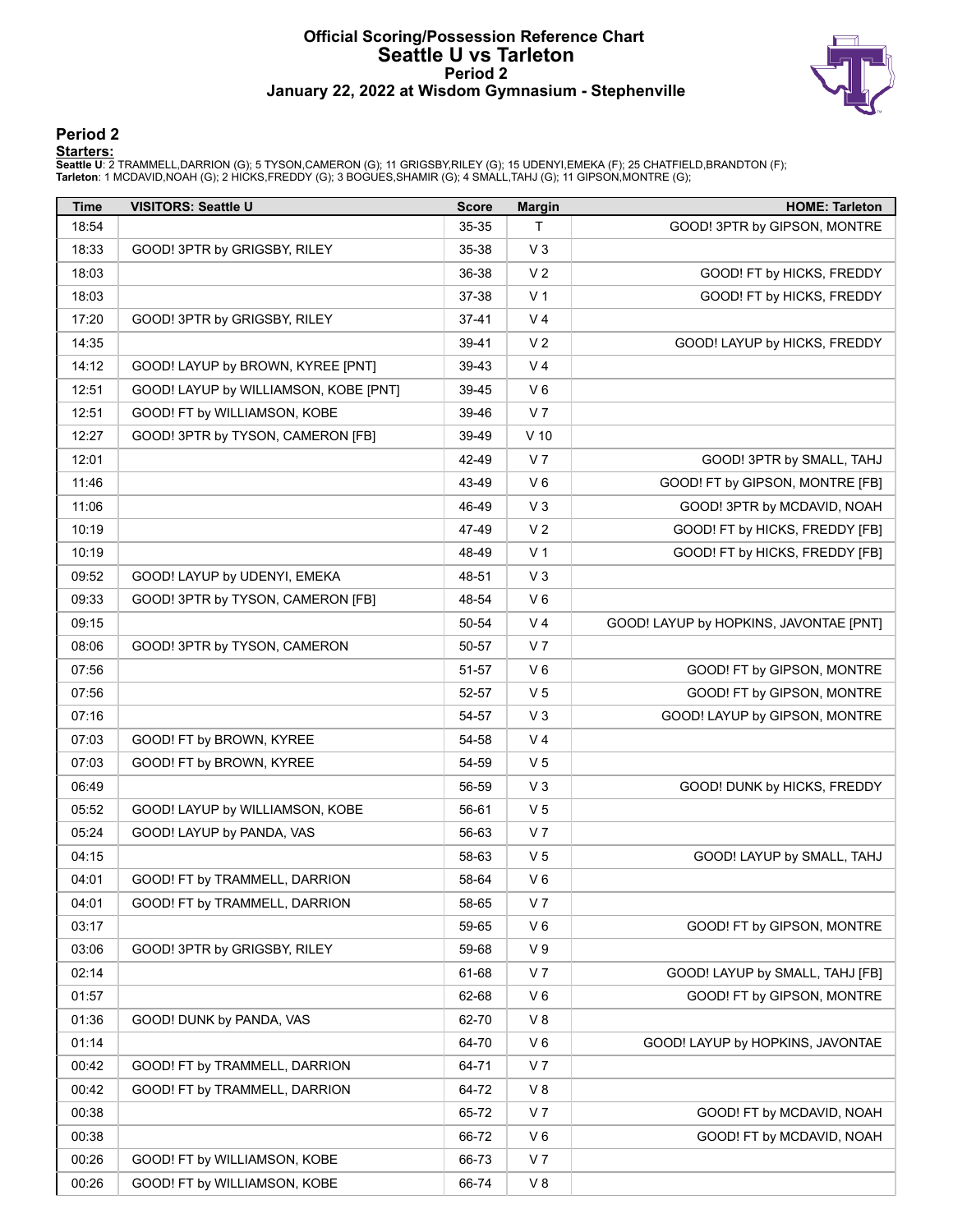| <b>Time</b> | <b>VISITORS: Seattle U</b> | <b>Score</b> | Margin         | <b>HOME: Tarleton</b>             |
|-------------|----------------------------|--------------|----------------|-----------------------------------|
| 00:09       |                            | 68-74        | V6             | GOOD! DUNK by BOGUES, SHAMIR [FB] |
| 00:09       | GOOD! FT by TYSON, CAMERON | 68-75        | V <sub>7</sub> |                                   |
| 00:09       | GOOD! FT by TYSON, CAMERON | 68-76        | V8             |                                   |

**Seattle U 76, Tarleton 68**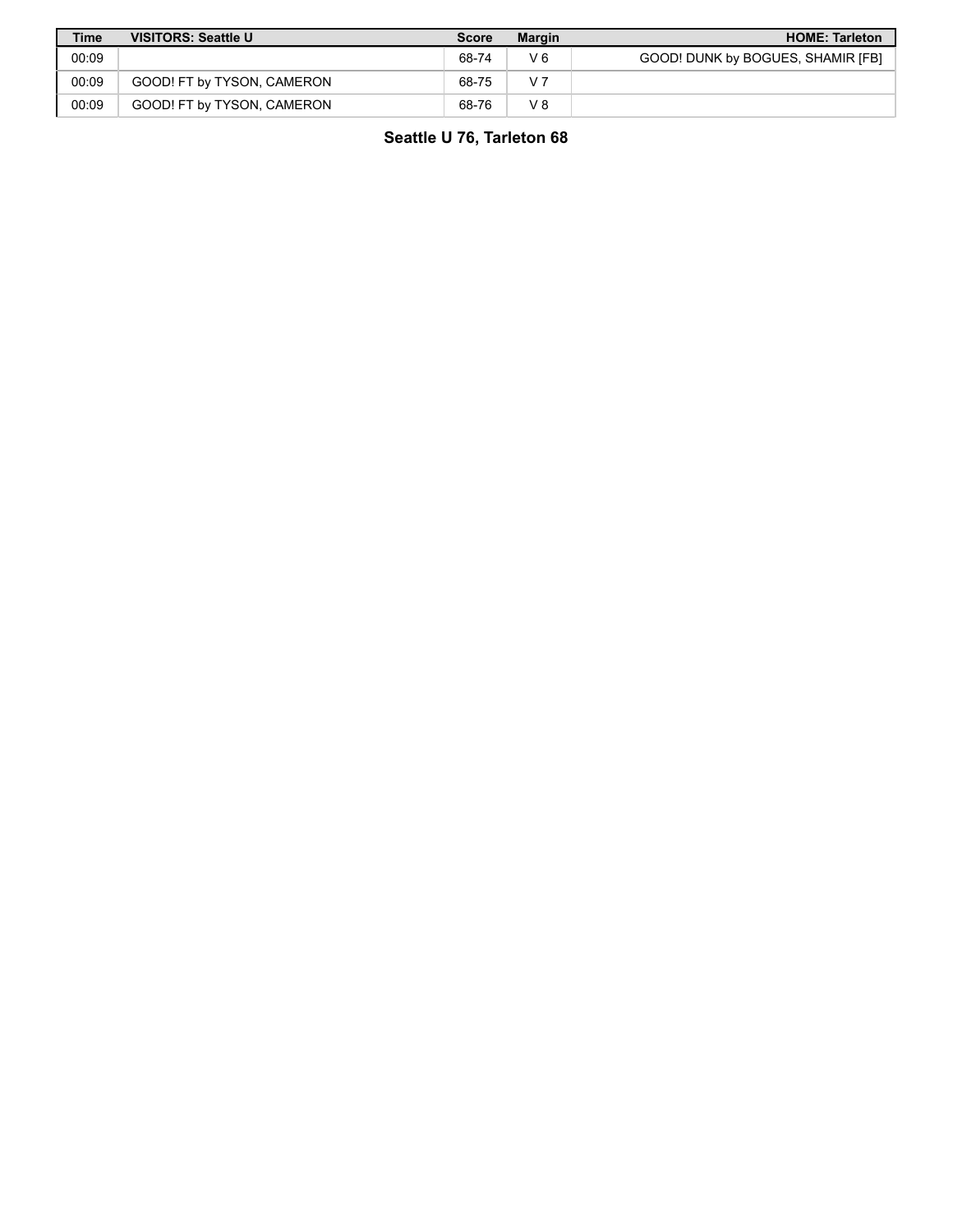#### **Official Substitutions Log Seattle U vs Tarleton Period 1 January 22, 2022 at Wisdom Gymnasium - Stephenville**



| <b>VISITORS: Seattle U</b>      | <b>Time</b>    | <b>Score</b> | <b>HOME: Tarleton</b>      |
|---------------------------------|----------------|--------------|----------------------------|
| 2 TRAMMELL.DARRION              |                |              | 1 MCDAVID, NOAH            |
| 5 TYSON, CAMERON                |                |              | 2 HICKS, FREDDY            |
| 11 GRIGSBY, RILEY               |                |              | 3 BOGUES, SHAMIR           |
| 15 UDENYI, EMEKA                |                |              | 4 SMALL, TAHJ              |
| 25 CHATFIELD, BRANDTON          |                |              | 11 GIPSON, MONTRE          |
| SUB OUT: 11 GRIGSBY, RILEY      | 18:39          | $2 - 2$      |                            |
| SUB IN: 1 PANDA, VAS            | 18:39          |              |                            |
| SUB OUT: 25 CHATFIELD, BRANDTON | 17:24          | $3 - 4$      |                            |
| SUB IN: 33 WILLIAMSON, KOBE     | 17:24          |              |                            |
|                                 | 17:10          | $4 - 4$      | SUB IN: HOPKINS, JAVONTAE  |
|                                 | 17:10          |              | SUB OUT: SMALL, TAHJ       |
| SUB OUT: 5 TYSON,CAMERON        | 15:15          | $9 - 8$      |                            |
| SUB IN: 13 BROWN, KYREE         | 15:15          |              |                            |
| SUB OUT: 15 UDENYI, EMEKA       | 14:56          | $9 - 10$     |                            |
| SUB IN: 21 RAJKOVI.VIKTOR       | 14:56          |              |                            |
|                                 | 14:15          | $11 - 11$    | SUB OUT: HOPKINS, JAVONTAE |
|                                 | 14:15          |              | SUB IN: SMALL, TAHJ        |
| SUB OUT: 33 WILLIAMSON, KOBE    | 14:15          |              |                            |
| SUB IN: 25 CHATFIELD, BRANDTON  | 14:15          |              |                            |
| SUB OUT: 2 TRAMMELL, DARRION    | 11:57          | $13 - 13$    |                            |
| SUB OUT: 25 CHATFIELD, BRANDTON | 11:57          |              |                            |
| SUB IN: 5 TYSON, CAMERON        | 11:57          |              |                            |
| SUB IN: 15 UDENYI, EMEKA        | 11:57          |              |                            |
| SUB OUT: 1 PANDA.VAS            | 10:51          | $15 - 17$    |                            |
| SUB IN: 2 TRAMMELL, DARRION     | 10:51          |              |                            |
| SUB OUT: 13 BROWN, KYREE        | 09:40          | $20 - 18$    |                            |
| SUB IN: 33 WILLIAMSON, KOBE     | 09:40          |              |                            |
|                                 | 08:36          | $20 - 20$    | SUB OUT: SMALL, TAHJ       |
|                                 | 08:36          |              | SUB IN: MOORE, JAYSHAWN    |
| SUB OUT: 21 RAJKOVI, VIKTOR     | 08:36          |              |                            |
| SUB IN: 11 GRIGSBY, RILEY       | 08:36          |              |                            |
|                                 | 08:36          |              | SUB OUT: BOGUES, SHAMIR    |
|                                 | 08:36          |              | SUB IN: HOPKINS, JAVONTAE  |
|                                 | 05:52          | 28-22        | SUB OUT: HOPKINS, JAVONTAE |
|                                 |                |              | SUB IN: HOLDEN, JAHEIM     |
|                                 | 05:52<br>05:52 |              |                            |
| Sub out: 11 Grigsby,Riley       |                |              |                            |
| SUB OUT: 33 WILLIAMSON, KOBE    | 05:52          |              |                            |
| SUB IN: 13 BROWN, KYREE         | 05:52          |              |                            |
| SUB IN: 21 RAJKOVI, VIKTOR      | 05:52          |              |                            |
| SUB OUT: 5 TYSON, CAMERON       | 05:52          |              |                            |
| SUB IN: 1 PANDA, VAS            | 05:52          |              |                            |
|                                 | 04:56          | $30 - 24$    | SUB OUT: MOORE, JAYSHAWN   |
|                                 | 04:56          |              | SUB IN: SMALL, TAHJ        |
| SUB OUT: 13 BROWN, KYREE        | 04:29          | $30 - 24$    |                            |
| SUB OUT: 1 PANDA, VAS           | 04:29          |              |                            |
| SUB IN: 5 TYSON, CAMERON        | 04:29          |              |                            |
| SUB OUT: 15 UDENYI, EMEKA       | 04:29          |              |                            |
| SUB IN: 1 PANDA, VAS            | 04:29          |              |                            |

**Seattle U 35, Tarleton 32**

SUB IN: 33 WILLIAMSON, KOBE 04:29

SUB IN: 25 CHATFIELD, BRANDTON 03:56

SUB IN: 15 UDENYI,EMEKA 01:55

SUB OUT: 33 WILLIAMSON,KOBE 03:56 30-25

SUB OUT: 25 CHATFIELD, BRANDTON 01:55 33-28